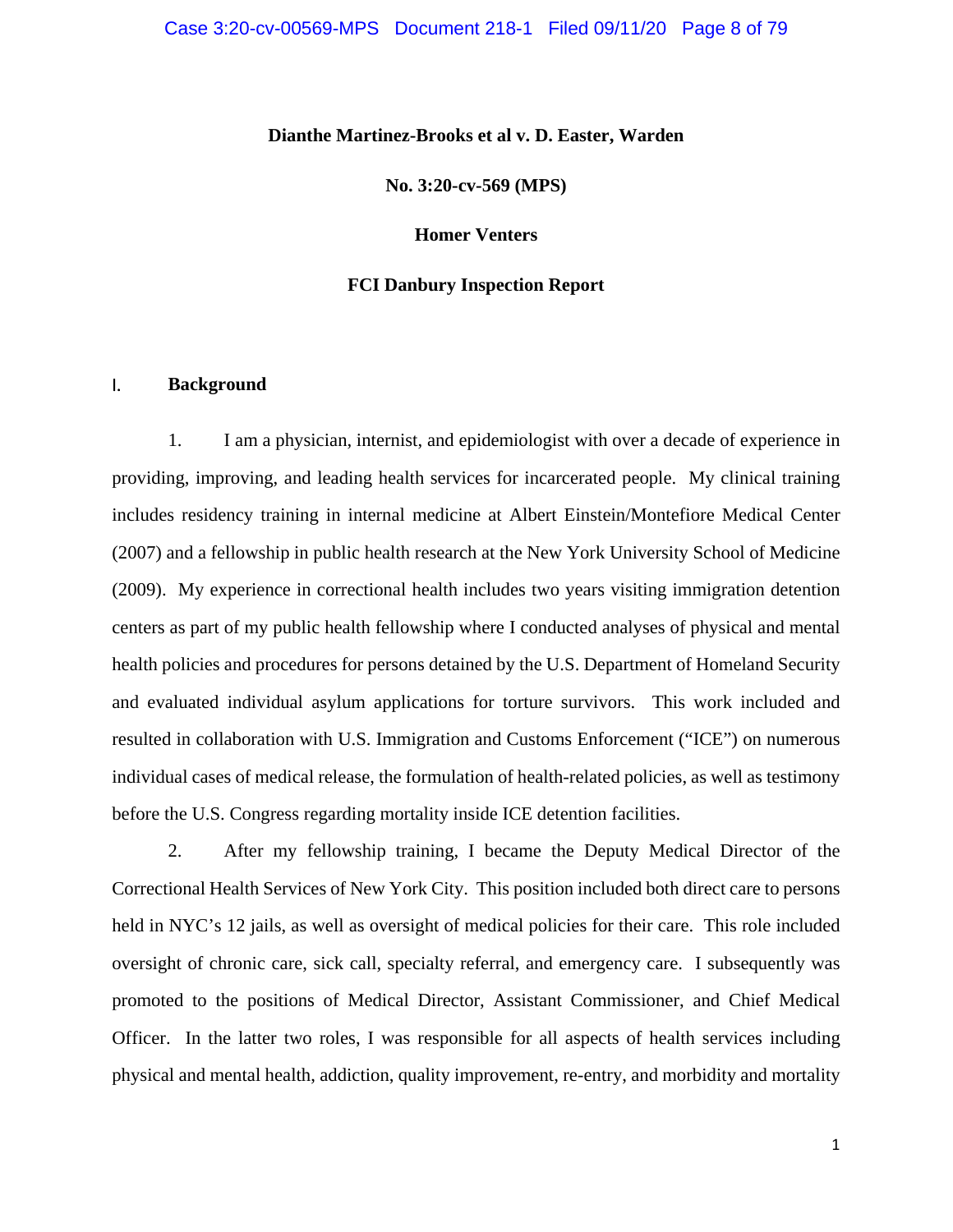## Case 3:20-cv-00569-MPS Document 218-1 Filed 09/11/20 Page 9 of 79

reviews as well as all training and oversight of physicians, nurses, and pharmacy staff. In these roles, I was also responsible for evaluating and making recommendations on the health implications of numerous security policies and practices including use of force and restraints. During this time I provided numerous datasets and other forms of cooperation for the U.S. Department of Justice investigation into brutality in the NYC jail system, and worked with my team to support their critical efforts. Many of the data systems that I implemented in the NYC jails were identified and reported in the U.S. Attorney's Office for the Southern District of New York's substantiation of the health consequences of a pattern and practices of brutality regarding adolescent detainees.<sup>1</sup>

3. During this time, I managed multiple communicable disease outbreaks including H1N1 in 2009, which impacted almost 1/3 of housing areas inside the adolescent jail, multiple seasonal influenza outbreaks, a recurrent legionella infection, and several other smaller outbreaks.

4. In March 2017, I left the Correctional Health Services of New York City to become the Director of Programs for Physicians for Human Rights. In this role, I oversaw all programs of Physicians for Human Rights, including training of physicians, judges, and law enforcement staff on forensic evaluation and documentation, analysis of mass graves and mass atrocities, documentation of torture and sexual violence, and analysis of attacks against healthcare workers. I subsequently worked with the nonprofit Community Oriented Correctional Health Services (COCHS) in promoting evidence-based health services for people with justice involvement. I have also worked as an independent correctional health expert since 2017. In my roles as a correctional health physician I have conducted over 50 facility inspections, three of which have been specific for assessing the adequacy of COVID-19 response. My CV with a list of cases I have testified in, and my compensation rate is attached hereto as **Appendix A**.

 $\overline{a}$ 

<sup>&</sup>lt;sup>1</sup> See Report on CRIPA Investigation of the New York City Department of Correction Jails on Rikers Island, U.S. Dep't of Justice (Aug. 4, 2014), https://www.justice.gov/sites/default/files/usaosdny/legacy/2015/03/25/SDNY%20Rikers%20Report.pdf.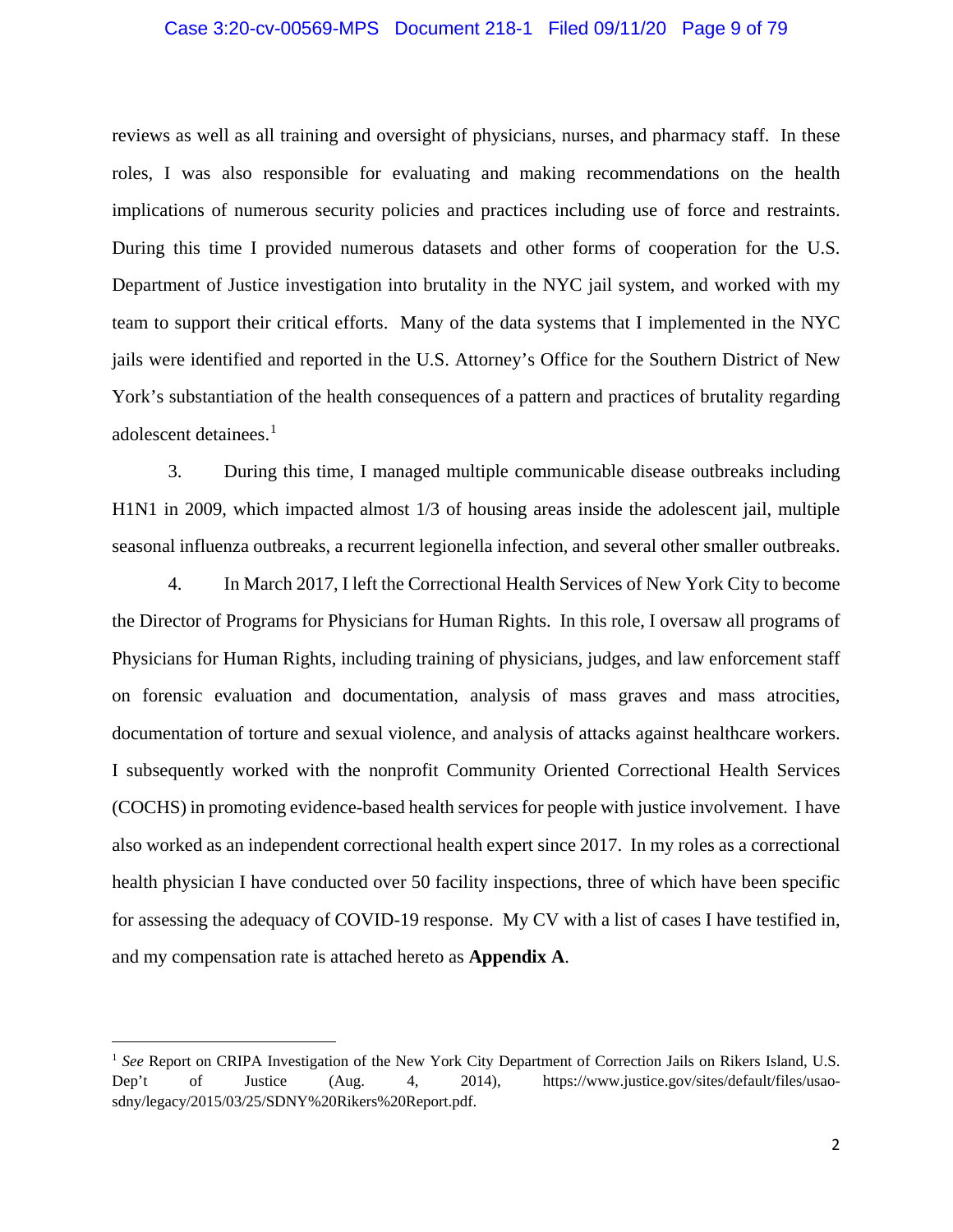## II. **Methodology**

5. The purpose of this report is to focus on the adequacy of the FCI Danbury's response to COVID-19 with focus on infection control and other public health measures currently being implemented to prevent serious illness and death among staff and detained people.

6. In order to prepare this report, I visited the various facilities of FCI Danbury on May 27, 2020 and physically inspected the facility including the main FCI campus, the female Federal Prison Camp (FPC) and the female Federal Satellite Low (FSL).

7. In FCI, I toured and examined the entry and screening area, health services unit, the intake area, the SHU, D unit, I unit, M unit, and A unit.

8. In FSL I toured and examined the entry area, the dorm, common room, food service area, visitation room, classrooms, and isolation room.

9. In FPC I toured and examined the entry area, B dorm and the medical clinic.

10. My interactions with detained people included in most cases asking the following questions, with follow-up as appropriate:

- a. Have you been around anyone you thought had COVID-19?
- b. What has this facility done to prepare for COVID-19?
- c. Have you been asked any questions about COVID-19 by health staff?
- d. How have you reported concerns about your health (including COVID-19) in this facility?
- e. Who wears masks and gloves in this facility and how do they get this equipment?
- f. Who cleans inside cells in this facility and how and how often do they get cleaning supplies?
- g. Who cleans outside cells in this facility and how and how often do they get cleaning supplies?

11. I have conducted this assessment and review of information with the following questions in mind: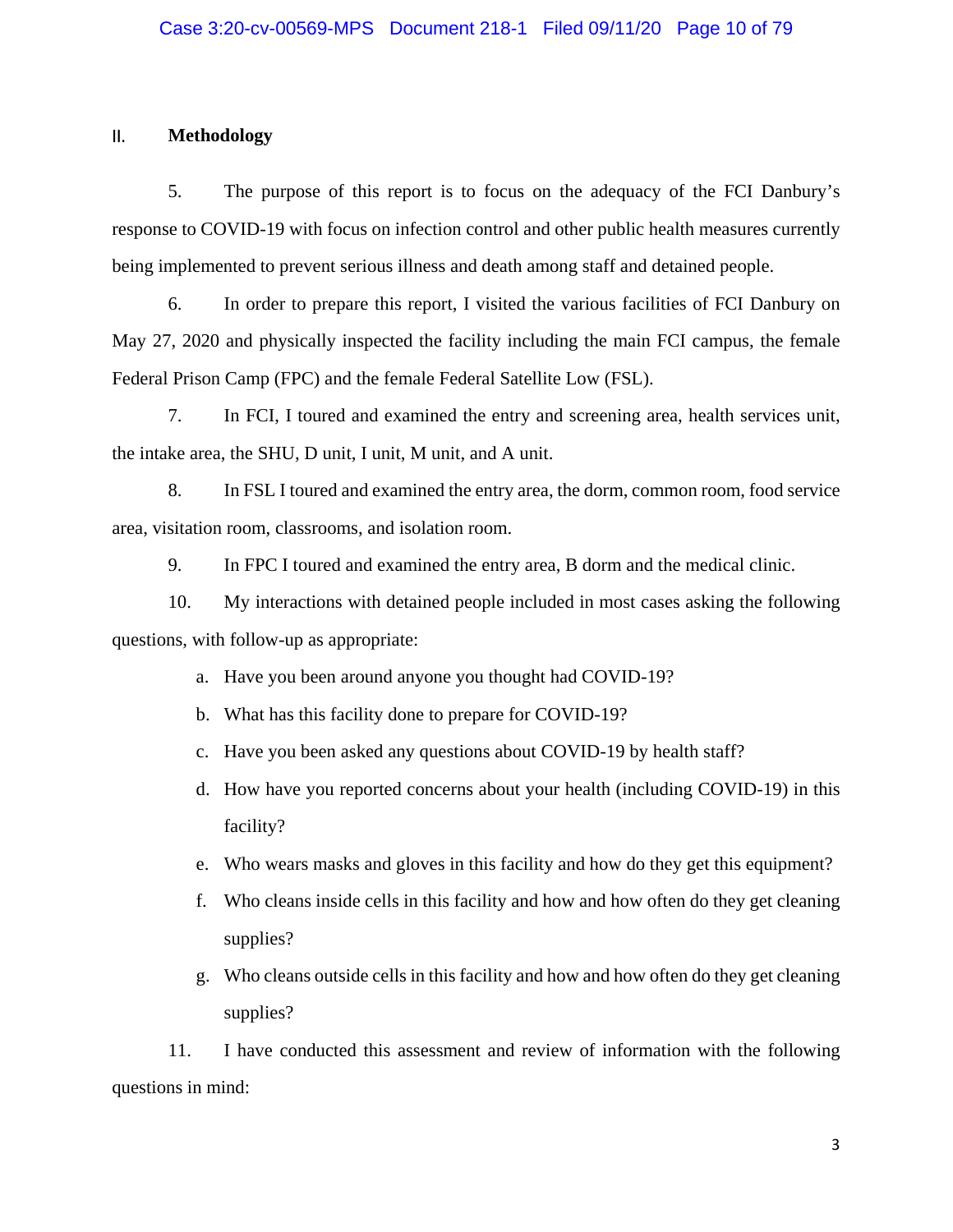- a. Do current practices in the FCI Danbury adequately detect the number and severity of COVID-19 cases among staff and prisoners and respond in a manner consistent with CDC guidelines and other established clinical standards of care?
- b. Do current practices in the FCI Danbury adequately slow the spread of COVID-19 through the facility and between people, both staff and prisoners, in a manner consistent with CDC guidelines and other clinical standards of care?
- c. Do current practices in the FCI Danbury adequately identify and protect high-risk prisoners from serious illness and death from COVID-19?

12. In addition to my inspection of the facility, I was able to review the following records and information:

- a. Declarations from 28 incarcerated or recently released people;  $2^2$
- b. FCI Danbury/BOP policies and procedures relating to COVID-19;
- c. Photographs taken during the facility inspection;
- d. The deposition transcripts of the following FCI Danbury staff: HSA  $\,$ , Health Services Administrator for FCI Danbury; Diane Easter, Warden, FCI Danbury
- e. The Complaint and Exhibits filed in this case, the Motion for Temporary Restraining Order and Exhibits, the Second Supplemental Memorandum of Law in Support of the Temporary Restraining Order and Exhibits.
- f. The government's interrogatory responses

l

g. Documents USA 003129-5637 (prisoner medical records); 007547-8439 (temperature check logs); 005898-005974 (Danbury memos and policies re

<sup>&</sup>lt;sup>2</sup> I have reviewed the declarations of the following people who are detained at, or were recently released from, the FCI Danbury;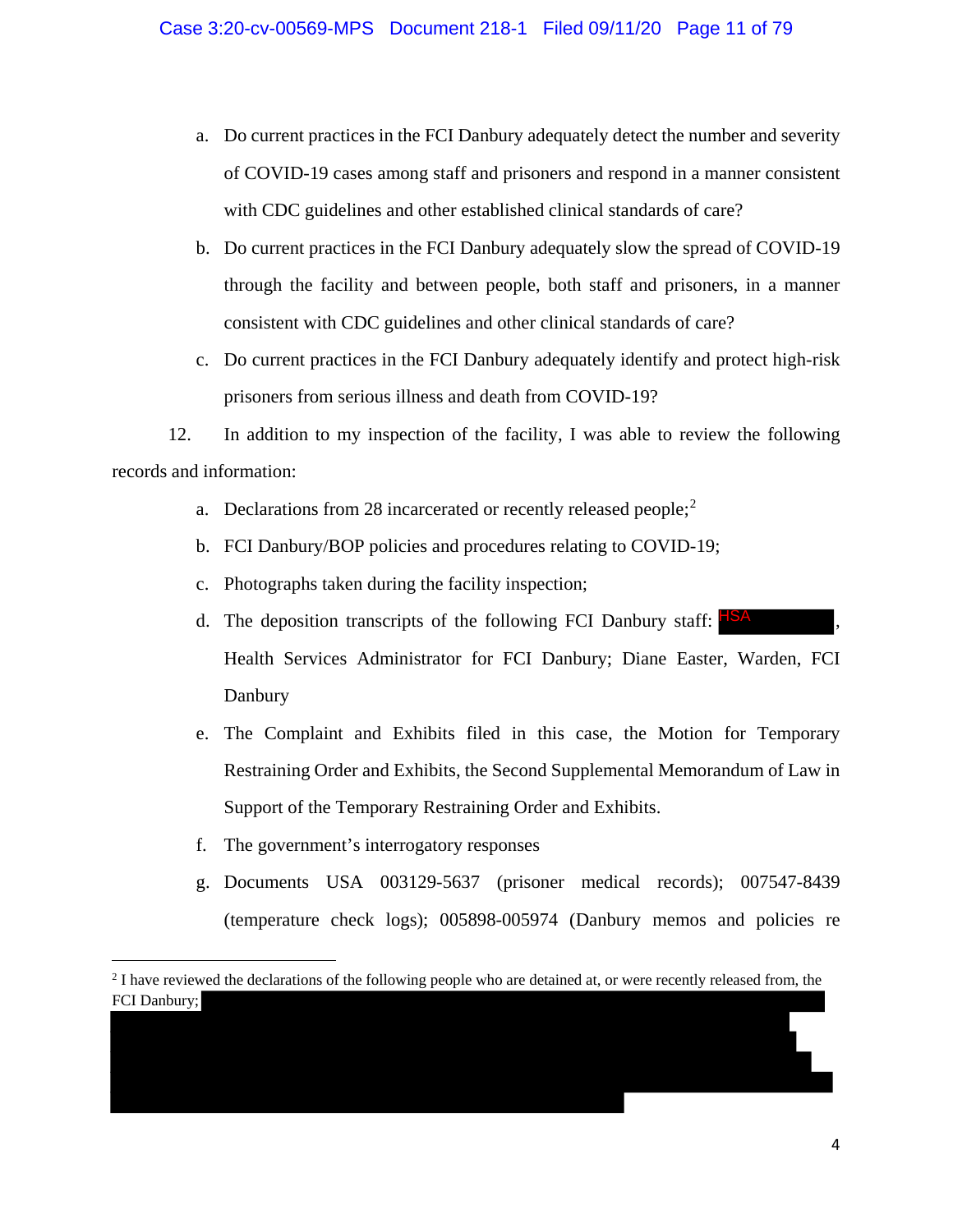COVID-19); 005975-006115 (Danbury memos and policies re COVID-19); 008400-8447 (health services activity logs); 008457-8806 (health services activity logs); 008807-8811 (administrative remedy request re COVID-19); 00812-59 (Health Services Activities Reports); 008867-68 (Coronavirus Phase Seven Action Plan); 008893-94 ( ); 008920-30 (CST memos); 008955 (Emails re COVID screening, testing, staffing); 008956 (COVID 19 local plan); 009231-9444 (sick call slips); 9445 (testing by units spreadsheet); 009446- 47 (testing information).

13. The information I have gathered from the above referenced documents, in conjunction with the results of my physical site visit, are sufficient for me to come to the conclusions drawn below with a high degree of confidence.

## III. **Assessment of the COVID-19 Response in FCI Danbury**

# **A. Visual Observations from the Inspection**

- 14. The inspection of the various parts of the three facilities in FCI Danbury lasted approximately 4.5 hours and consisted of observations and photography of various housing units, as well as interviews of inmates both cell-side and in open areas. All interviews were conducted in the presence of at least one representative of the Respondent, including in many cases MCC staff. I spoke with 11 detained people.<sup>3</sup>
- 15. Visual observations from FCI started with the entry and health services area. Observations included the tape markings on the floor outside the health services unit, which were presented as guides for how far apart people should stand while in medication or pill line. The markings appeared 2 or 3 feet apart. Four clinical examination rooms were also

<sup>3</sup> I spoke with the following FCI Danbury detainees;

 $\overline{a}$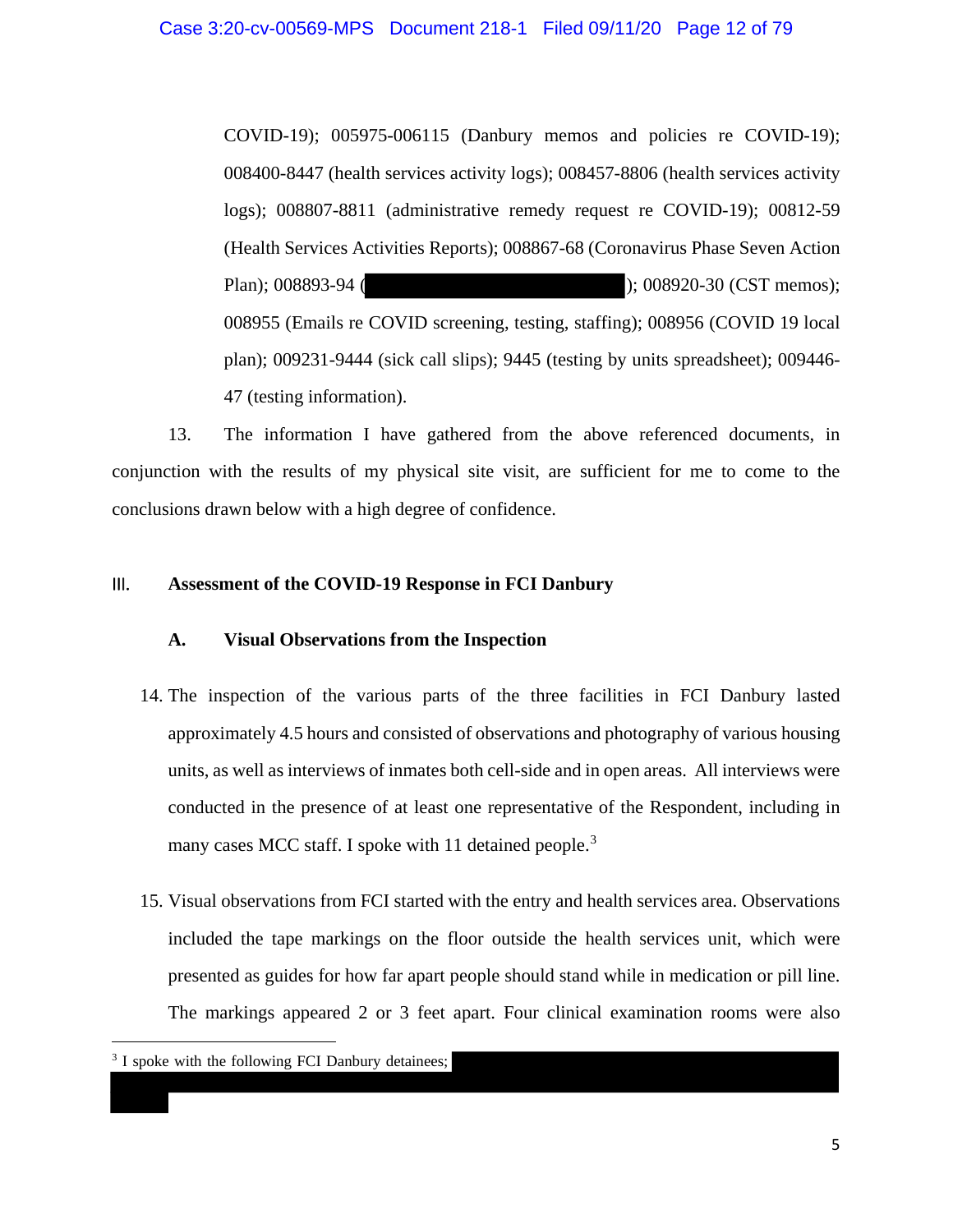observed in the health services unit and the only no touch waste receptacle appeared to be a biohazard container. The testing area was also inspected and FCI staff explained that all inmates would be tested by 5/29/20 and that the primary testing modality being utilized was a Quest test. Staff explained that the Abbott ID Now test has been utilized initially and that all of those samples were being confirmed/rerun with the Quest test and that they had a roster of which tests were still pending confirmation. Staff also explained that no staff testing is done, only inmate/patient testing. Contact tracing was explained to be under the purview of the infectious disease coordinator, but the specifics of how people who conduct contact tracing are trained or how the adequacy of their work is reviewed was not assessed or presented in the context of CDC guidelines.<sup>4</sup>

- 16. The intake area at FCI, also referred to as 'R and D' comprised of two cell areas, a body scanner and an office identified as the location for medical encounters (including screenings, COVID-19 temperature and symptoms checks and testing) for people arriving and leaving the facility. Women are brought into this unit from the Camp to quarantine before being released. The fridge in the office designated for clinical encounters was being used for staff food storage (photo). The office designated for medical encounters housed several file cabinets, some other office storage, and two chairs. No medical equipment, examination table or other evidence of health encounters was present in this room.
- 17. The SHU area at FCI was being used as a punitive segregation or solitary confinement as well as a COVID-19 quarantine area for women from FSL. Staff reported that this unit had been recently approved as use for housing of women. This unit comprised of open bar stock, no doors (photo), with one bunk per cell. The upper tier was being used for solitary confinement/punitive segregation and the lower for medical isolation. No PPE cart was present at the entry to the unit and no hand sanitizer was present at the entry or on the unit.

l

<sup>4</sup> https://www.cdc.gov/coronavirus/2019-ncov/downloads/php/principles-contact-tracing-booklet.pdf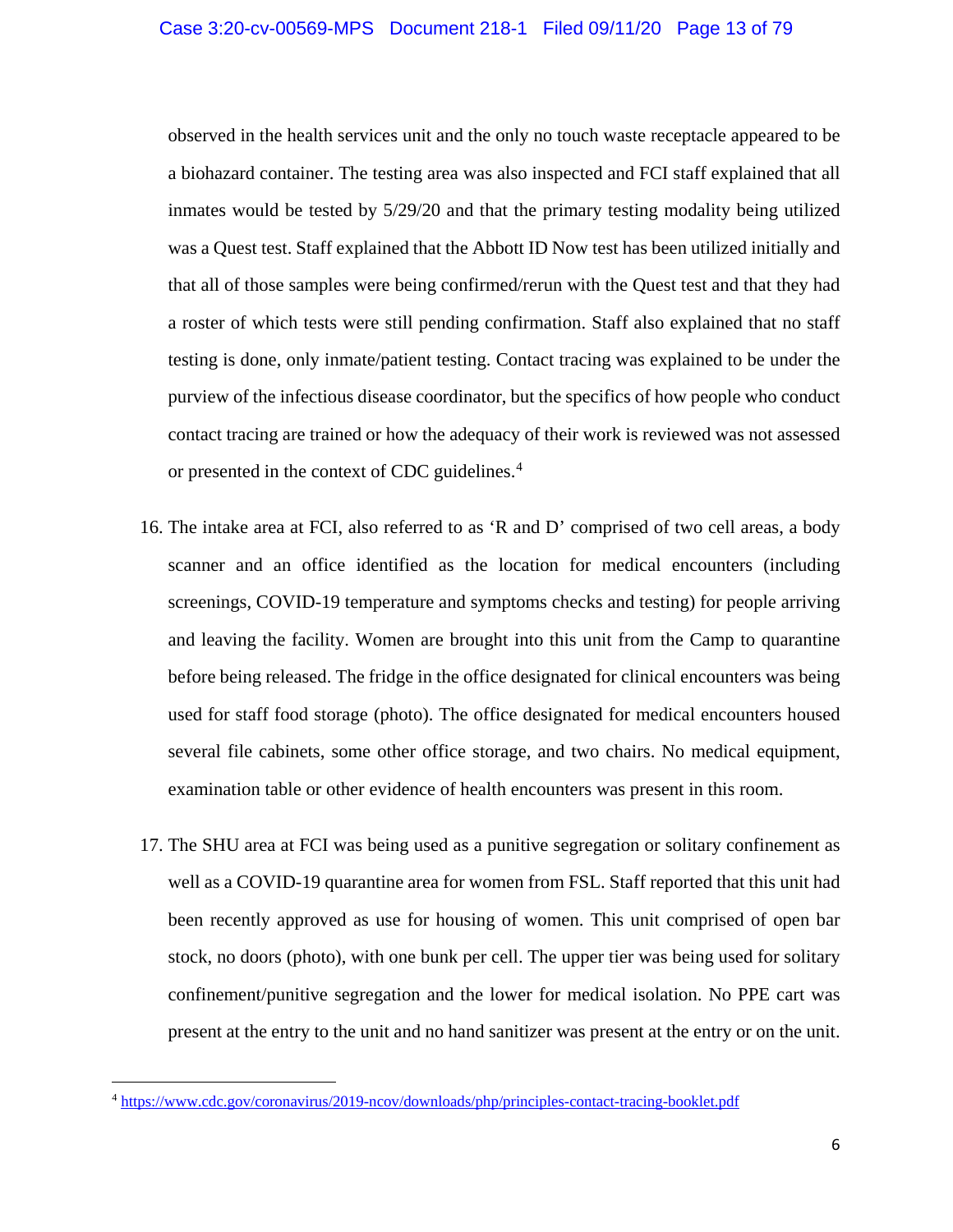No clinical examination space existed on this unit. The practice of having people under quarantine for COVID-19 in the same housing area as people who are being punished via solitary confinement, with open passage of air from one cell to another is completely inconsistent with basic infection control and CDC guidelines. In CDC guidelines for COVID-19 response in detention settings quarantine specifically mention "solid wall and doors" for separation of quarantined individuals from others who are not in quarantine.<sup>5</sup> Basic infection control also identified any quarantine as requiring physical separation of one group of individual from another. Put simply by the CDC "Quarantine is used to **keep someone who might have been** *exposed* **to COVID-19 away from others**."<sup>6</sup> At the time of my inspection, the women on the top tier were in open cells, as were the women on the bottom tier, and I was able to hear conversations with all of them due to the open bars in all cells. There is clearly free flow of air throughout the unit. Having women placed into open bar cells for punishment in the same unit where women are held for COVID-19 quarantine essentially exposes the first group to COVID-19 as part of their punishment, a practice that is unethical and breaches both basic correctional and infection control standards.<sup>7</sup> At the time, staff indicated that there were no women placed into this unit who were suspected of having COVID-19 but since my inspection I have reviewed a declaration from a prisoner who reports placement of someone suspected of having COVID-19 onto this same unit. Another prisoner reports that, in the last few days and after close contact with a woman from Camp who tested positive, she was moved to R&D and then to SHU. She observed other women on the lower tier of SHU, which is supposed to be for women in quarantine, who she knows to be in SHU for disciplinary reasons not quarantine.<sup>8</sup> If true,

 $\overline{\phantom{a}}$ 

<sup>8</sup> .

<sup>5</sup> https://www.cdc.gov/coronavirus/2019-ncov/community/correction-detention/guidance-correctional-detention.html

<sup>6</sup> https://www.cdc.gov/coronavirus/2019-ncov/if-you-are-sick/quarantine-isolation html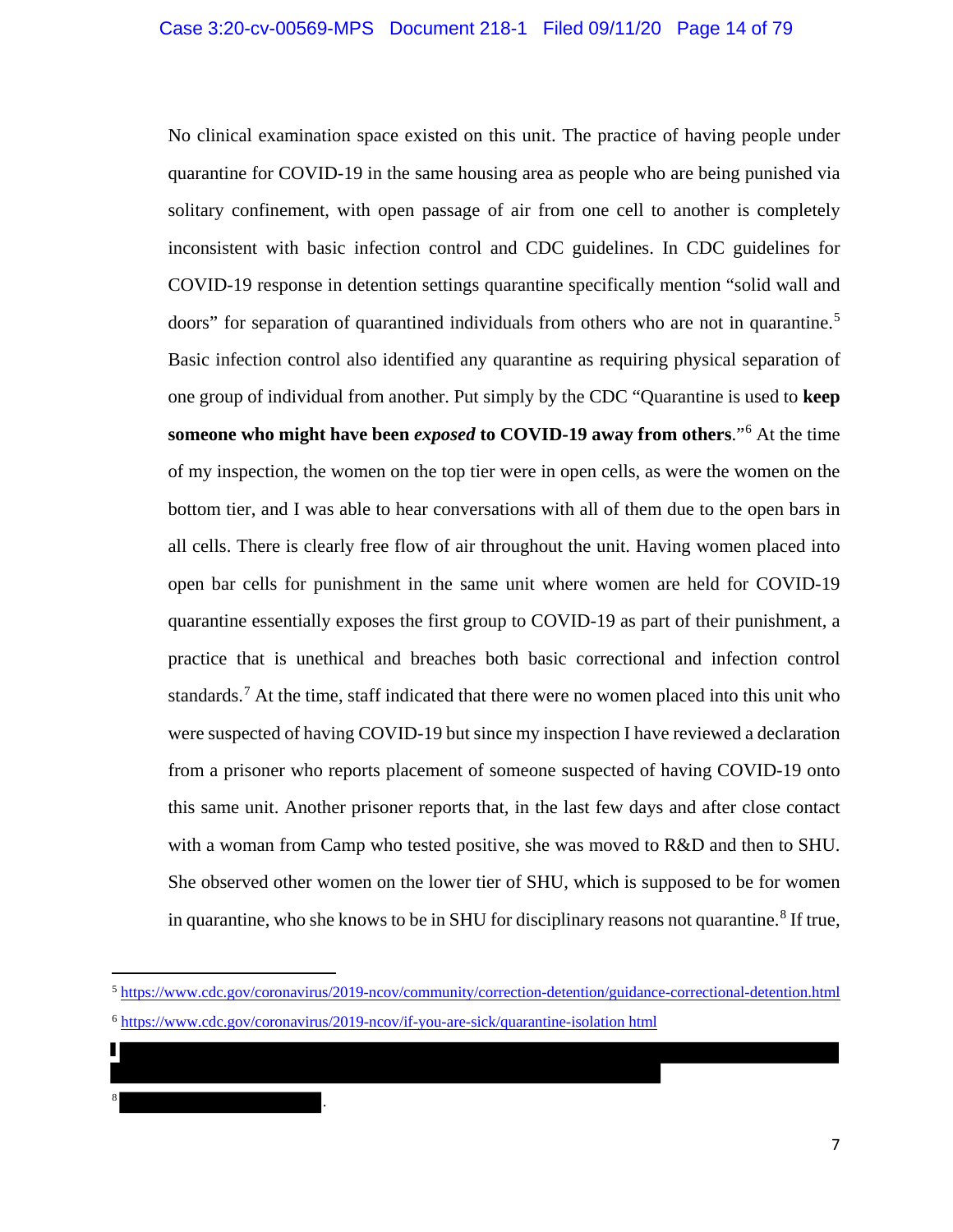## Case 3:20-cv-00569-MPS Document 218-1 Filed 09/11/20 Page 15 of 79

this would sabotage the very idea of quarantine, expose all people in the unit to COVID-19 and create significant risk not only for them but the communities they are leaving this unit to return to.

- 18. D unit was the next housing area observed, comprised of bunk beds approximately 3-4 ft. apart. Most people wore masks, but not all and social distancing was not observed or possible in the close confines of the bunks or bathrooms. Several people yelled out comments communicating that the unit had only recently been cleaned or that sick call appointments take months to occur. Several large fans were blowing on the unit. Staff reported that the entire unit had been tested for COVID-19 the day before, and that no person had been identified as being a potential COVID-19 case for several weeks. Staff also reported that daily temperature checks were conducted by non-medical staff in this and other units. Officers on this unit were unsure who would clean and collect the belongings of a person who is suspected of having COVID-19. Review of declarations by detained people indicates that no cleaning was conducted when a person was identified as having COVID-19.<sup>9</sup> No PPE cart was present at the entry to the unit and no hand sanitizer was present at the entry or on the unit. The bathrooms had filled soap dispensers. No clinical examination space existed on this unit.
- 19. The next unit observed and inspected was I unit. This two-tier unit was comprised of cells with solid doors and was described by staff as a unit for people with intellectual or developmental disabilities. Most, but not all, people wore masks, and social distancing was not observed or possible in the close confines of the unit. There were tables in the center of the unit with computers towards the back of the room, phones at the front, and bathrooms off the front of the room. A bottle of cleaning solution was present near the computers. No cleaning solution was visible near the phones. No paper towels or means

l 9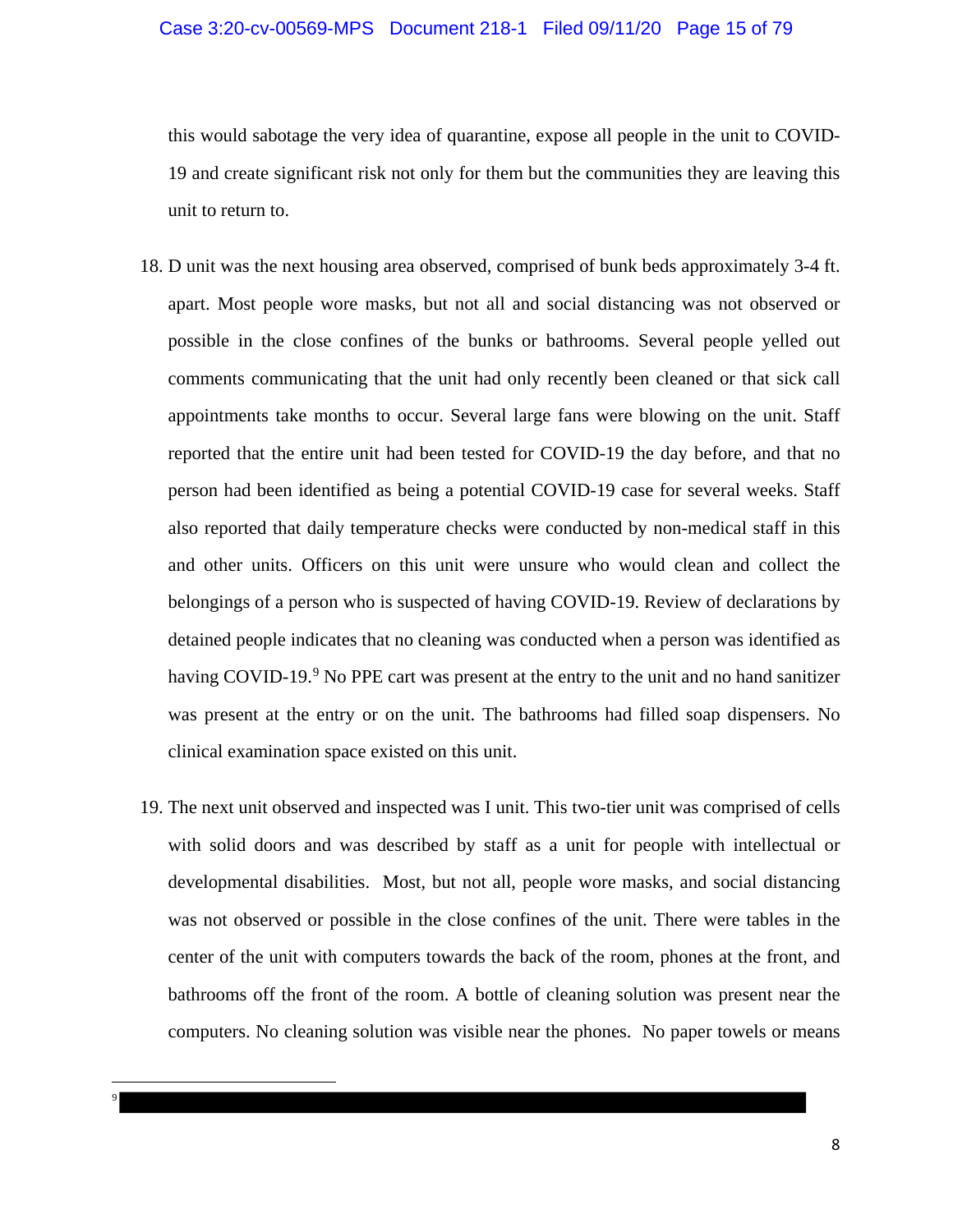to wipe down the surfaces was present at either area. No PPE cart was present at the entry to the unit and no hand sanitizer was present at the entry or on the unit. The bathrooms had filled soap dispensers. No clinical examination space existed on this unit.<sup>10</sup>

- 20. The next unit observed and inspected was M unit. This two-tier unit was comprised of cells with solid doors and was described by staff as now being utilized for quarantine. A PPE cart was located outside the unit with 10-12individual clear plastic bags, each with one gown, n95 mask, gloves, and reusable face shields were also available. There was some confusion among staff as to whether this level of PPE was needed for this unit but is was ultimately decided to put on full PPE. I observed the temperature checks taking place on this unit while we were there, which appeared to take approximately 20 seconds, and involved confirming a person's name and taking their temperature. A sink and trash can were present at the entry to the tiers for hand washing and disposal of PPE. No hand sanitizer was present at the entry or on the unit. No clinical examination space existed on this unit.
- 21. The next unit observed and inspected was A unit. This two-tier unit was comprised of cells with solid doors and was described by staff as identical to M unit, but was being utilized for medical isolation. At the time of our visit, no people were being held on the bottom tier. A PPE cart was located outside the unit with 10-12 individual clear plastic bags, each with one gown, n95 mask, gloves, and reusable face shields were also available. The medical isolation patients were in the top tier, which I observed. Staff reported that at some point, quarantine patients were housed below on the bottom tier, and isolation patients on the top.<sup>11</sup> If true, the housing of quarantine patients in the same housing area as medical isolation would represent a failure of basic infection control practices. Because the same

(lack of ventilation in I Unit).

 $\overline{a}$ 

<sup>&</sup>lt;sup>11</sup> This is confirmed by the record.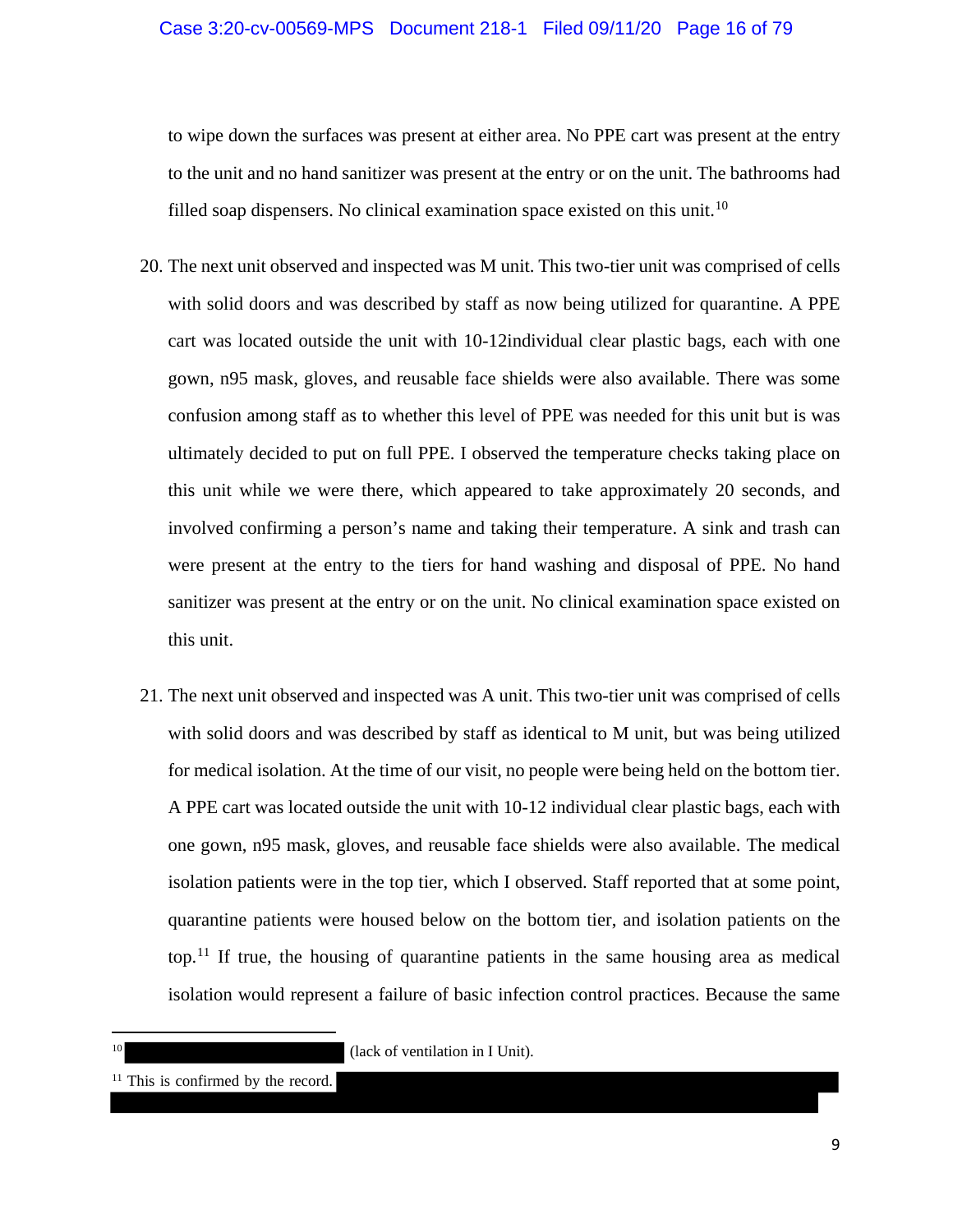staff would work on both parts of the unit, this practice would potentially expose the quarantine patients to COVID-19 form the already diagnosed or symptomatic patients in the isolation cells. In addition, when new cases or symptoms emerged among people in the quarantine cells, it would be impossible to know whether these cases of COVID-19 originated from the original quarantine exposure or a transmission inside the housing area, thus foiling the original intent of quarantine.

- 22. The next area observed and inspected was the FSL. We started with the dormitory which was a very large, open building (11,924 sq ft) that had 100-200 office cubicles with bunk beds in each of them. The size and open floor and ceiling of this building are consistent with standard 10,000 square foot buildings used commonly for construction and warehouses, with some additional dedicated space for bathrooms and the common room. Most but not all detainees were observed wearing masks, few were engaging in social distancing, which was not possible given the layout of the office cubicles. A computer room and phone area were observed, neither of which would allow for social distancing. No cleaning solution or paper towels were observed near the phones or computers. No clinical examination space existed on this unit. Tables with attached seats were present near the entry to this unit (photo), with many people seated directly next to each other. There was no hand sanitizer present at the entry or on the unit.
- 23. The next area observed and inspected was the dining hall. Staff expressed differing opinions about whether this dining hall had had been utilized for medical isolation, quarantine or both. After discussion, it was related to us that the area had been utilized for both purposes at different times.<sup>12</sup> The room was a standard cafeteria style dining hall with a food service counters and kitchen on one side and a large open area on the other. No PPE

l

<sup>&</sup>lt;sup>12</sup> This is confirmed in the government's interrogatory responses at p 2-3.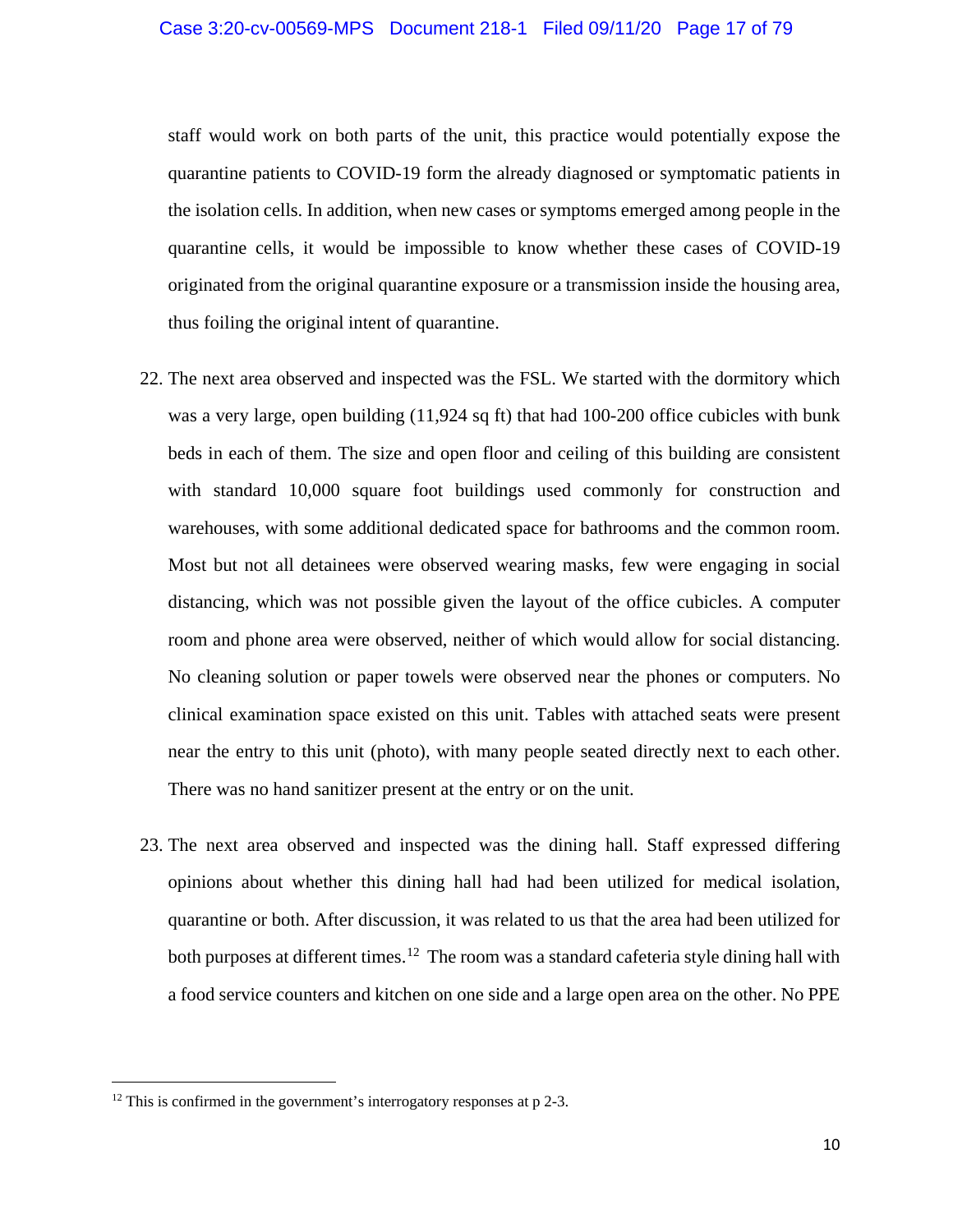## Case 3:20-cv-00569-MPS Document 218-1 Filed 09/11/20 Page 18 of 79

or hand sanitizer or hand washing stations were present in this room. No clinical examination space existed on this unit.

- 24. The next area we observed was a visitation room, which we observed from the outside. This appeared to be a medium sized room with chairs and several office cubicles and a portable commode inside. Staff relayed that this area had been used for isolation.
- 25. The next area observed was a series of rooms referred to as classrooms that were reported to have been used for quarantine. One classroom had steel bed frames on their sides, and staff reported that some women used those beds during quarantine and others simply brought their mattresses from their original housing areas and placed them on the floor. We were shown a bathroom in the hallway of these rooms.
- 26. The next area observed was an isolation cell in the same hallway as the classrooms, being utilized for medical isolation. This cell was not negative pressure, per staff.
- 27. The next area observed and inspected was the Camp. I was able to walk through Dorm B, which consisted of a very tight series of office-type cubicles with bunks, spaced with barely room to pass in between, in a layout that seemed designed for classrooms or office space. There was no evidence of or ability to engage in any social distancing in this unit. Most of the women had masks on. No common areas were seen on this housing area and bathrooms were not observed.
- 28. The next area observed was the medical clinic in the camp. Clinic staff indicated that patients would wait outside the door to the clinic to receive medications, lined up on the stairs leading up to the door. The clinic itself comprised of two examination areas and one office area. No PPE carts were observed anywhere in the Camp area, and no hand sanitizer dispensers were observed.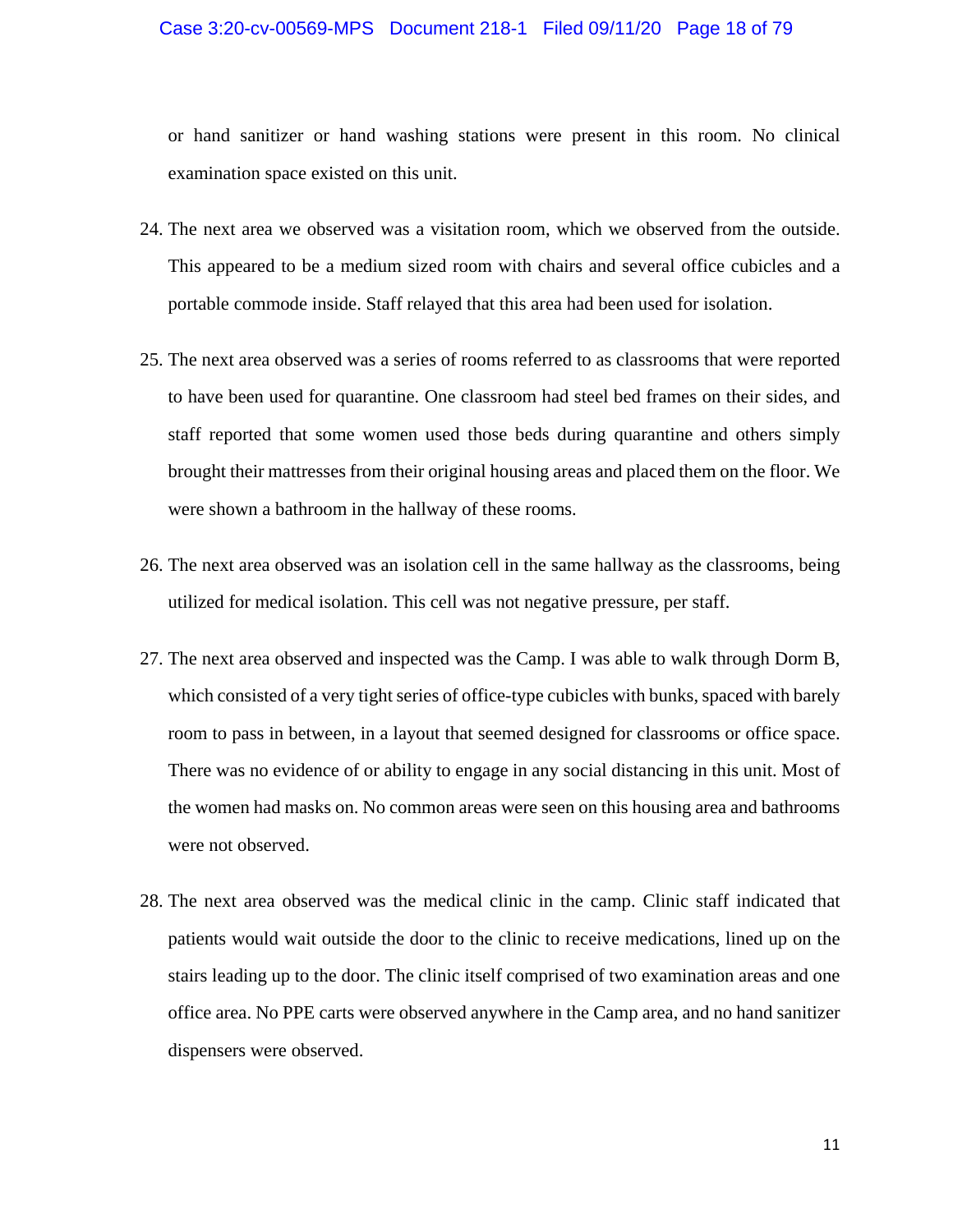## IV. **Detection of and Response to COVID-19 Cases**

## 29. **Screening**

FCI Danbury relies on a screening system that fails to identify new cases of COVID-19. Most notably, it is clear from speaking with FCI Danbury staff and detained people alike, that the approach utilized involved having non-medical staff measuring temperature, and not asking about and recording symptoms of COVID-19.<sup>13</sup> This is a material failing because many people experience days of COVID-19 symptoms before their temperature becomes elevated, and some may even become gravely ill without an increased temperature being appreciated. This appears to have happened in the case of Mr. who experienced liver pains, trouble breathing, loss of sense of taste, but who did not have a fever and was told that he could not go to medical unless his temperature was more than 100 degrees. He ultimately was isolated and tested positive for COVID-19 after being sick for almost two weeks.<sup>14</sup> This lack of attention to symptoms of COVID-19 appears to involve all aspects of FCI Danbury operations. For example, Ms. , who was in a quarantine unit, awaiting release to the community, reported that nobody ever asked her about symptoms of COVID-19 in her unit. This is especially worrisome since this unit exists to ensure that people leaving FCI Danbury do not have COVID-19. In addition, even the taking of temperatures appears sporadic. Ms. reported that temperatures were taken several days in a row then not taken for 2 or 3 days. Ms. also reported very inconsistent temperature taking in the camp, with no symptom screening.

The lack of screening for symptoms of COVID-19 is especially concerning given clear CDC guidance on the need to initiate testing based on the presence of symptoms in

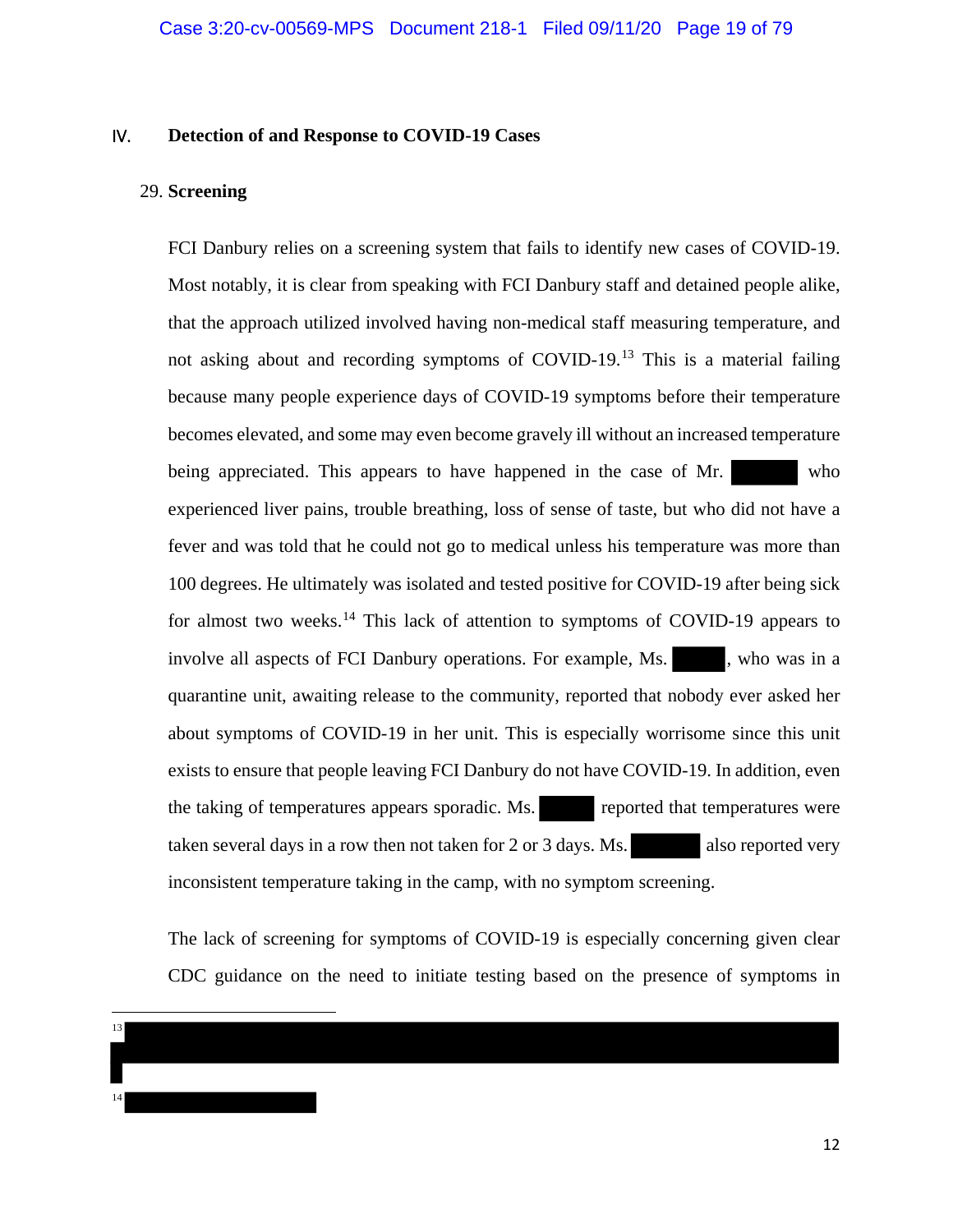congregate settings, including prisons. CDC guidance lists people who are at high priority for testing, including "Residents in long-term care facilities or other congregate living settings, including prisons and shelters, **with** symptoms."<sup>15</sup> FCI Danbury has taken an important first step in testing all detained people, although confirmatory testing is still pending for some. <sup>16</sup> However, the Health Services Administrator reports no plan to test the entire institution again.<sup>17</sup> And there will be a need to conduct more testing for many months and the CDC and even the BOP's own policies regarding COVID-19 identify the need to incorporate patient symptoms as triggers of testing. Given the systematic lack of asking detainees about COVID-19 symptoms at FCI Danbury, this will pose a real threat to adequate identification of new cases. In addition, more than one person reports that some aspects of testing are conducted by correctional staff, who do not appear to correctly utilize the testing swabs.<sup>18</sup> This practice represents a core challenge to the ability of testing to identify COVID-19 cases and slow the spread of the virus throughout the facilities.

Another concern regarding the current screening practices involves the use of the infrared thermometers. I have reviewed temperature data representing 17,517 temperature readings. Normal human body temperature range between 97-99 degrees Fahrenheit, with a less common distribution of temperatures above and below this range. Data from FCI Danbury revealed that temperatures recorded by staff fall far lower than the ranges reported in medical and scientific literature. For example, while most (83%) of the temperatures did fall in the 97-99 range, roughly 60 temperatures were recorded as being less than 95 degrees. This represents clinical hypothermia and is not only rare, but very worrisome if

 $\overline{18}$  .

 $\overline{a}$ 

<sup>15</sup> https://www.cdc.gov/coronavirus/2019-nCoV/hcp/clinical-criteria.html

<sup>&</sup>lt;sup>16</sup> FCI Danbury initially utilized the Abbott ID Now test, which the FDA has reported as having high false-negative rates. The facility is re-testing all of the samples originally run on the Abbott test via another method and reported during the tour that they have a roster of pending and completed confirmatory tests.

<sup>&</sup>lt;sup>17</sup> See  $\overline{\text{HSA}}$  Deposition p 83-84.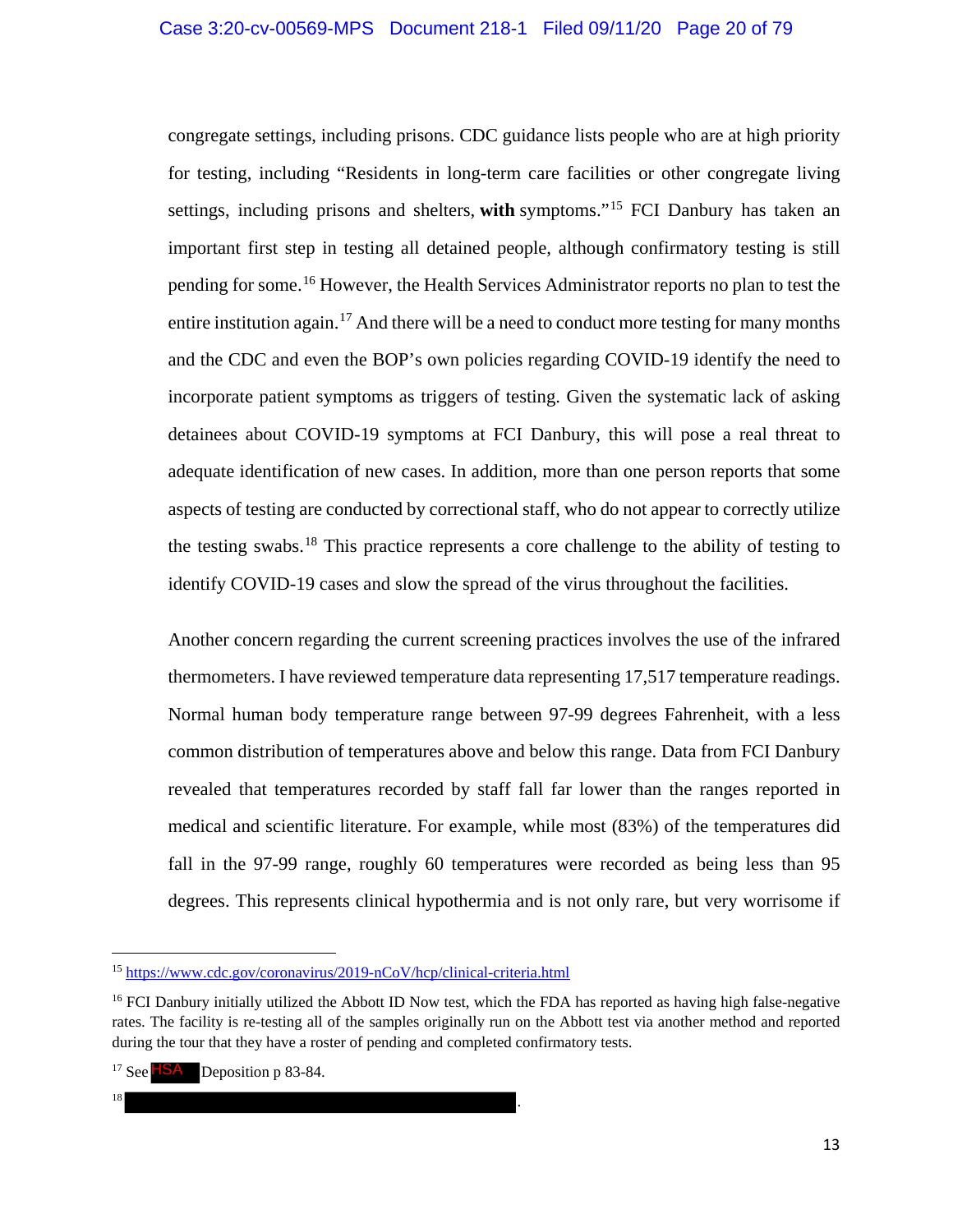#### Case 3:20-cv-00569-MPS Document 218-1 Filed 09/11/20 Page 21 of 79

true. By comparison, only one temperature reading appeared to be more than 100.4, the clinical cutoff for fever. Because the range of normal human body temperatures extends both above and below the 97-99 range, one would expect to observe a much higher number of elevated temperature readings than was found.<sup>19</sup> Taken together these data raise concerns that there may be a systematic reduction in temperature readings with these devices, which is very concerning given that the temperature of 100.4 appears to be virtually the only metric that FCI Danbury is utilizing to find new potential COVID-19 cases. Prisoner reports bear out this concern. Ms. states that her temperature was taken using one of these thermometers shortly before she was taken to the hospital. Her temperature at the facility registered 97. At the hospital less than an hour later it registered  $102.^{20}$ 

#### **a. Sick Call**

It is clear that people detained at FCI Danbury face widespread barriers in receiving care through the sick call system. Among the people I spoke with, the lack of any timely response to sick call requests, for both COVID-19 related and other medical concerns was reported. The lack of timely responses to COVID-19 related symptoms is particularly concerning. Even when patients directly reported symptoms of COVID-19 to FCI Danbury staff, it appears that their reports often go ignored. This was true at all three facilities.

In the men's facility, Mr. stated that he reported his COVID-19 symptoms multiple times to staff soon after he started to feel ill on March  $20<sup>th</sup>$ . His complaints went unaddressed until his counselor personally escorted him to medical on the 29<sup>th</sup> or 30<sup>th</sup> of March, where he was tested and placed into medical isolation. Mr.

<sup>20</sup> .

 $\overline{\phantom{a}}$ 

<sup>19</sup> https://www.scientificamerican.com/article/normal-body-temperature-is-surprisingly-less-than-98-6/ and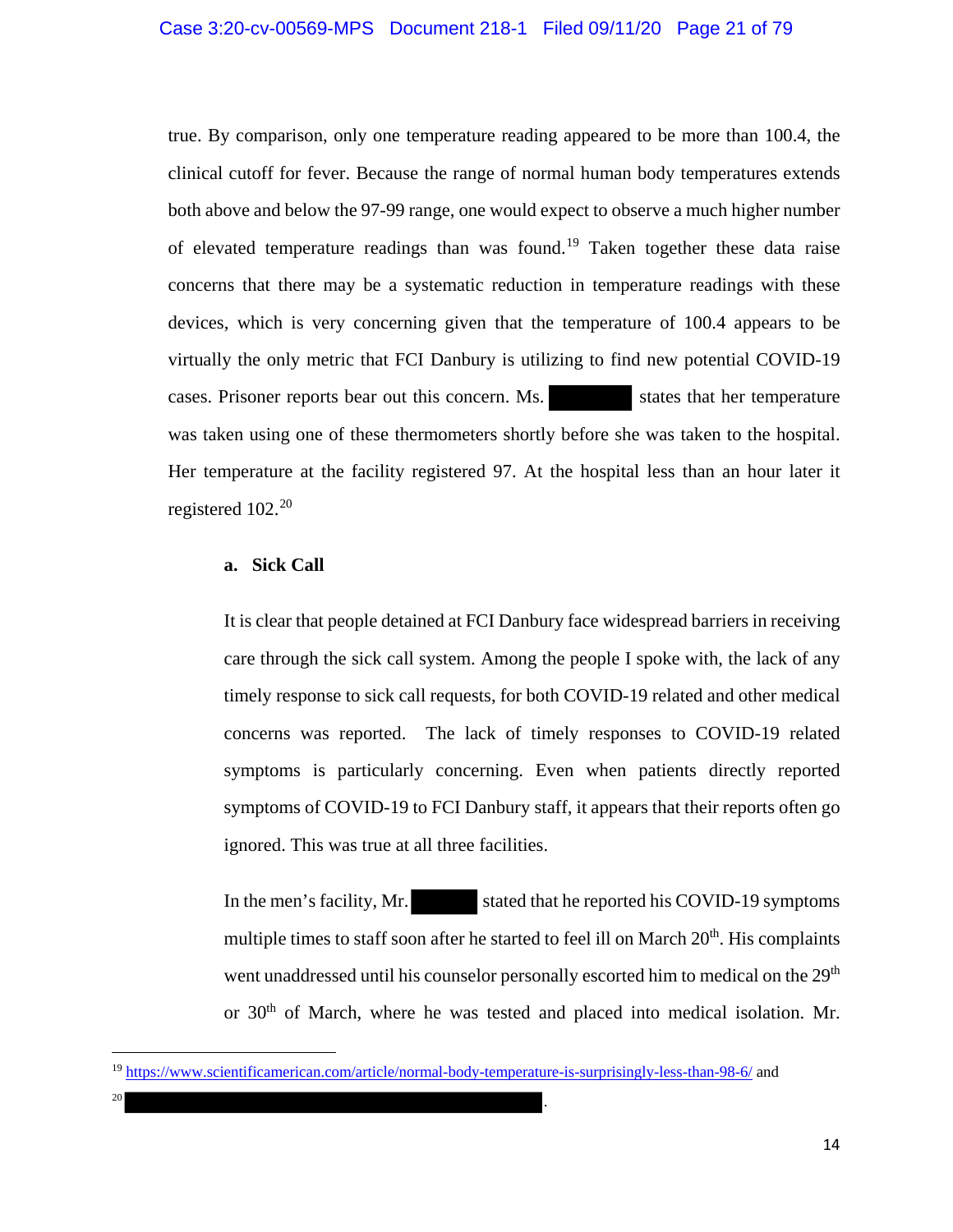reports that he experienced a fever, trouble breathing, and loss of taste in mid-March. When he reported his symptoms to an officer on duty he was told to see medical staff in the morning. Medical staff told him he had a cold and to drink water and rest. Mr. reports that over the course of a few days he sought medical care but was not seen. He was told he could not see medical unless his temperature was above 100 degrees, which it was not. Finally, after almost two weeks of being ill, and after coughing up blood he was taken to medical and then placed in isolation and tested for COVID-19. He ended up going to the hospital. He tested positive for COVID-19.<sup>21</sup> Mr. reports that he told staff he was coughing, felt weak, his body hurt and he was tired, but he was turned away from medical before there was no staff there on that day of the week. He was able to see medical a couple of days later because he went there without waiting for sick call and begged a prisoner who worked there to help him have a doctor see him.<sup>22</sup>

The women from FSL reported similar concerns. Ms. stated that she reported COVID-19 symptoms in sick call slips multiple times in March without any response from health staff. Ms. reported that she submitted three separate sick call requests to the health staff who gave out medications in her housing area but was never called to be seen, despite the fact that all three forms reported COVID-19 symptoms. She was ultimately hospitalized for a heart condition after she went to the clinic herself. On March 22<sup>nd</sup> or 23<sup>rd</sup>, she and others in the FSL began to directly tell health staff of their COVID-19 symptoms, with no response. She reported her symptoms of body aches, fever, chills and headache to health staff when they came through the housing area, but to no avail. She reports laying in her bed for approximately one week with COVID-19 symptoms, but because her

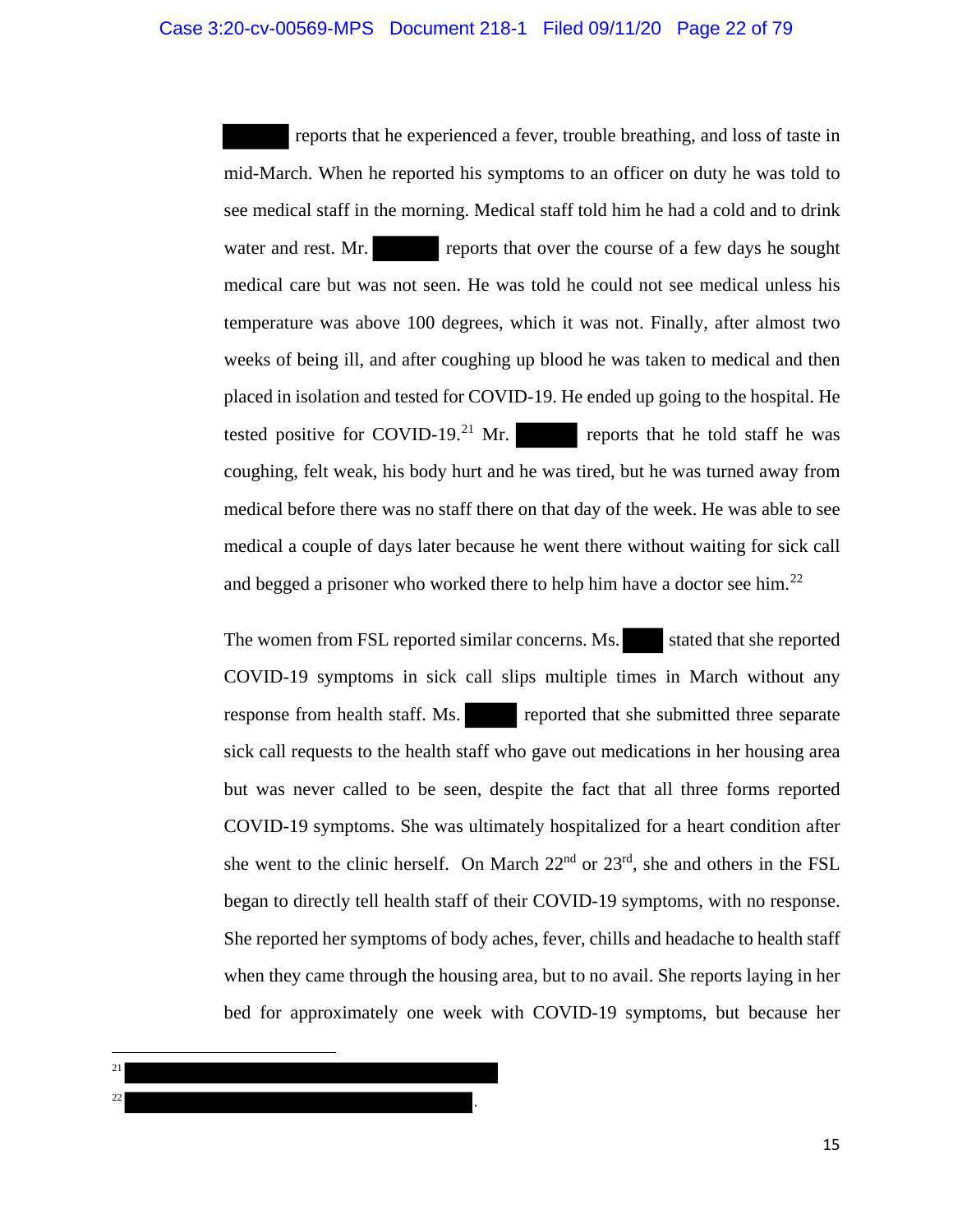temperature wasn't elevated staff did not take her seriously. She was only seen because she went to the clinic and asked to be seen by the physician, approximately one week after her initial request, and she was sent to the hospital. Ms. also reported that her COVID-19 symptoms were ignored by the health staff who came to their medical unit. Ms. reported similarly being ignored when she reported COVID-19 symptoms to health staff, and was even told after her temperature was found to be 101.7 that she probably has a nonspecific respiratory infection, without any physical examination or medical assessment. Ultimately, she was only seen when she went to pill line days later and refused to leave until she was seen. She was placed into the suicide watch cell and tested for COVID-19, which was positive.<sup>23</sup>

This lack of response to symptoms is extremely concerning, because it represents willful disregard not only to the potential clinical worsening of individual patients but the ongoing transmission to other detainees and staff. This lack of responsiveness to symptoms reported by patients not only increases the risk that COVID-19 will spread unabated, but also that people facing life-threatening emergencies unrelated to COVID-19 will die because their concerns go unaddressed.

Interviewees and declarants consistently describe problems and delays in accessing medical care more generally at the facility. Ms. reported that she had submitted a paper sick call request in February for a medical problem that included pain and still had not received a response. Ms. reported that is takes weeks to be seen by medical staff. On the day of our visit, she reported that she had put in a sick call request for bleeding from her ear eight days earlier, for what she worried

 $\overline{\phantom{a}}$ 

<sup>&</sup>lt;sup>23</sup> See also Declaration par 20 (sick in February with fever, chills, cough, chest pain; submitted sick call; not seen for six weeks).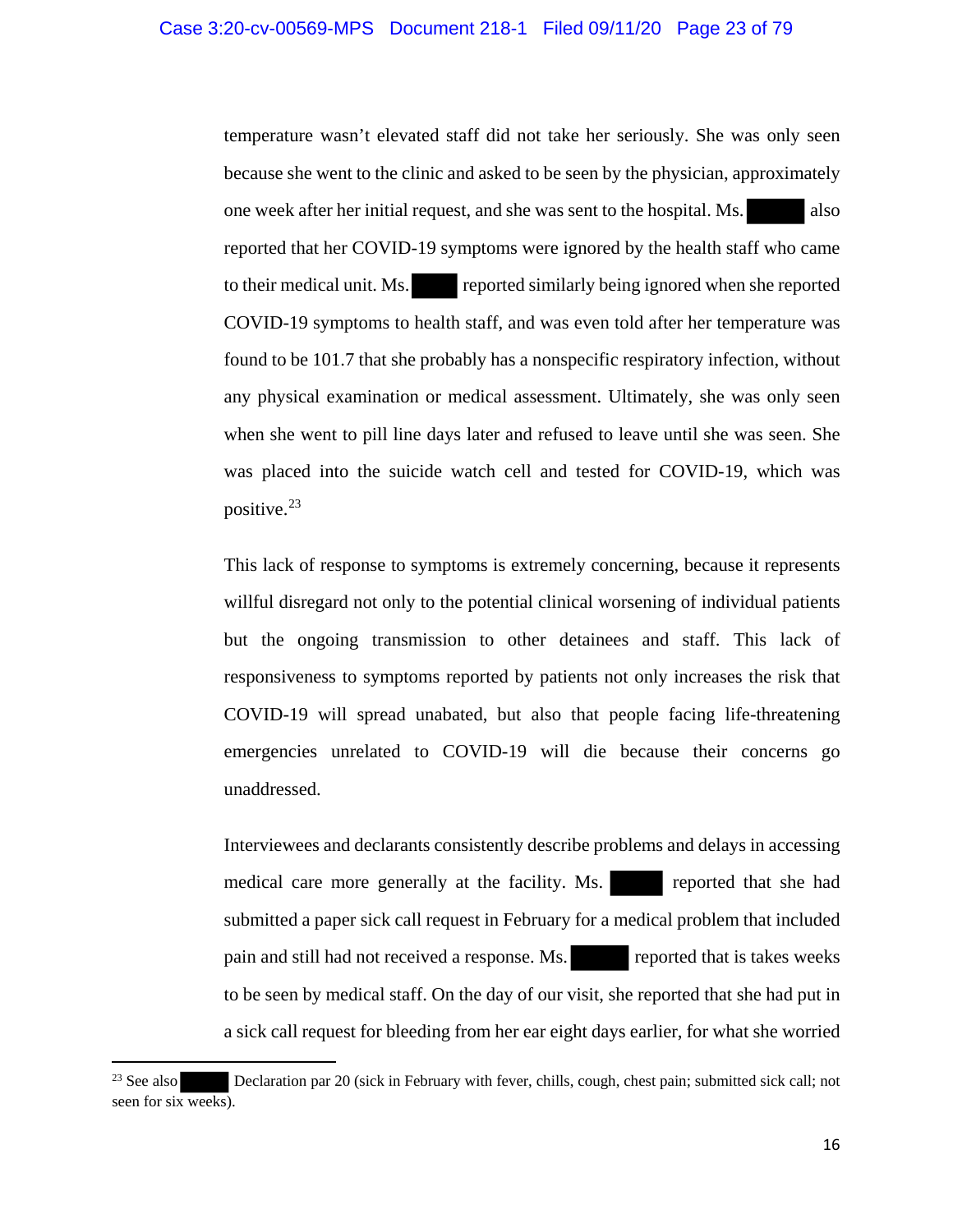was a perforated eardrum, and still had not been seen. Ms. reports that she put in two sick call requests for vomiting, diarrhea, stomach ache and body pain, and was not seen for two weeks.<sup>24</sup> Sick call was also reported to be slow or unresponsive at the Camp, where Ms. reported that there is a 4-6 week wait for sick call and that the provider, a nurse practitioner, had just returned from being away for 10 days during which sick call was not conducted. Ms. from the camp also reported that sick call (whether paper or electronic) takes weeks for any response, if one comes. Medical staff are unavailable on the weekend.<sup>25</sup> Prisoners report days or weeks-long delays in seeing a doctor.<sup>26</sup>

i. The testimony of the Health Services Administrator revealed that prior to June 1, 2020, FCI Danbury has been purposefully destroying the paper sick call requests submitted by patients.<sup>27</sup> This represents a gross deficiency in the standard of care. The National Commission on Correctional Health Care, which accredits some BOP facilities, addresses the retention and documentation of sick call requests in the following manner: "Without documentation of these steps, it is not possible to evaluate the responsiveness of your sick-call system, and if you are seeking accreditation, to determine if you are in compliance. Request slips are usually filed in the health records and begin the documentation trail. If you do not file the slips in the record, a log may be kept to monitor the stages of the response. The log needs to include the request date, date and result of triage, date of the sick-call visit if required, etc."

 $\overline{\phantom{a}}$ 24 25  $26$  See, e.g., <sup>27</sup> See  $HSA$  Deposition p 21-29.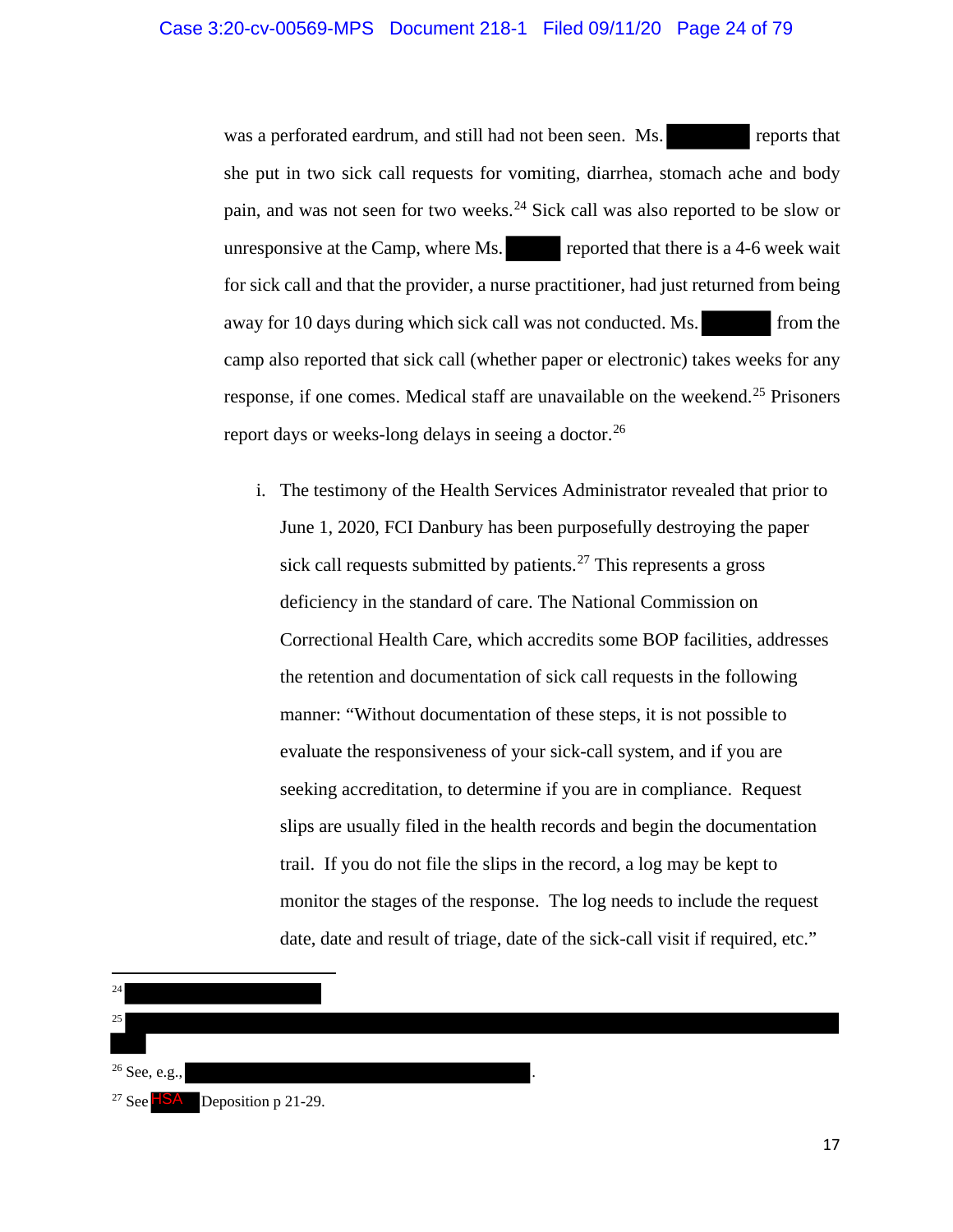The NCCH further identifies that "you should have documentation of compliance, either through the health records or through logs spanning three years."<sup>28</sup> This correctional standard of retaining sick call records is not limited to facilities that receive NCCHC accreditation. For example, in the New York City jail system (in which most facilities are not NCCHC accredited), retention of sick call information is mandated for three years as a matter of local law via the NYC Board of Correction Standards.<sup>29</sup>

The failure of FCI Danbury to retain these records creates multiple predictable problems in prisoner health care and COVID-19 response. Because it is not clear from the records that have been retained when sick call requests were submitted or what was written as the concern of patients, is it then impossible to monitor whether the facility responses were either timely or adequate. In general, any symptom or medical complaint by a patient should be responded to with a face to face encounter within 24 hours and my experience in correctional health is that the timeliness and adequacy of responding to sick call requests is a basic metric that is measured on a monthly basis and reviewed along with other correctional quality assurance metrics. During an outbreak, sick call requests become even more vital documents as they serve to allow for daily review of symptoms of the outbreak that can a) lead to expedited assessment of individual patients and b) provide aggregable data that is used to track the spread of the outbreak throughout the facility.

l

<sup>&</sup>lt;sup>28</sup> https://mail.google.com/mail/u/0/?tab=wm&ogbl#inbox/FMfcgxwHNDCtkrkKqHjGPZnvXGkNfjGd 29

http://library.amlegal.com/nxt/gateway.dll/New%20York/rules/title40boardofcorrection/chapter3healthcareminimu mstandards?f=templates\$fn=default.htm\$3.0\$vid=amlegal newyork ny\$anc=JD T40C003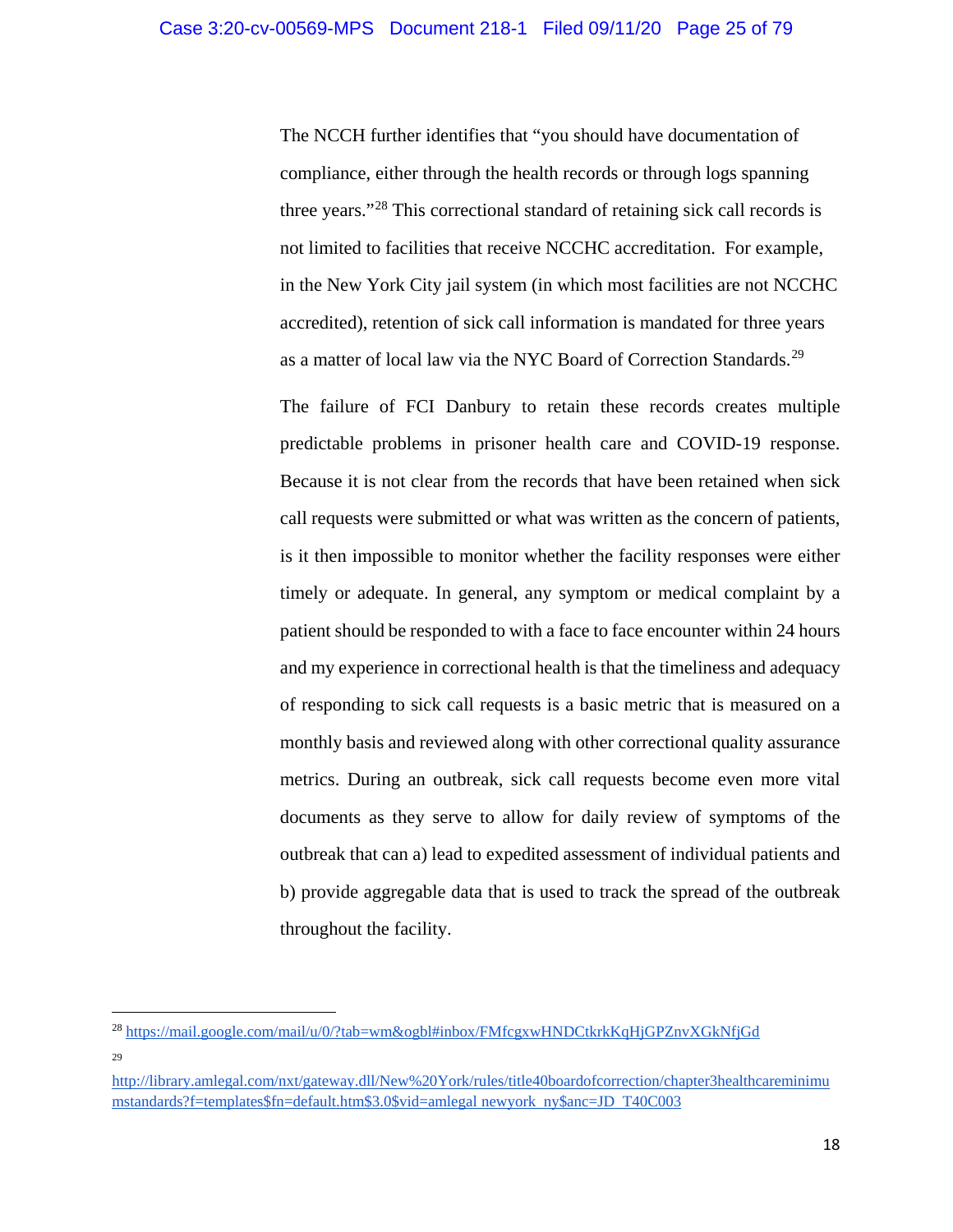I have reviewed sick call slips that have not been destroyed, and there are indications from these slips of significant delays in care, even for those reporting symptoms consistent with COVID-19. For example, on May 15, 2020, Mr. wrote on his slip: "I have been suffer lack of breath between three to four weeks" and checked off "I am felling short of breath" on his form. Yet the form indicates he was not seen until June 1, 2020.

## 30. **Extreme medical staffing shortages.**

FCI Danbury has a severe shortage of medical staff available to see patients for sick call. Currently, there are only two physicians (Dr. and Dr. ) and one part-time nurse (Ms. ) who are available for sick call appointments. Dr. as medical director, has administrative responsibilities on top of seeing patients (his specialty is obgyn). None of these clinicians are at the facility on the weekend or after 4pm on weekdays. On the weekends, there are two EMT-paramedics present at the facility. (FCI Danbury employs a total of three EMT-Paramedics). There are no medical staff at the facility overnight on any day of the week.<sup>30</sup>



<sup>&</sup>lt;sup>30</sup> Interrogatory Response 6; **ISA** Dep. 84.

 $\overline{a}$ 

<sup>31</sup> USA005897 (April 9 email).

<sup>32</sup> USA005897 (April 21 email).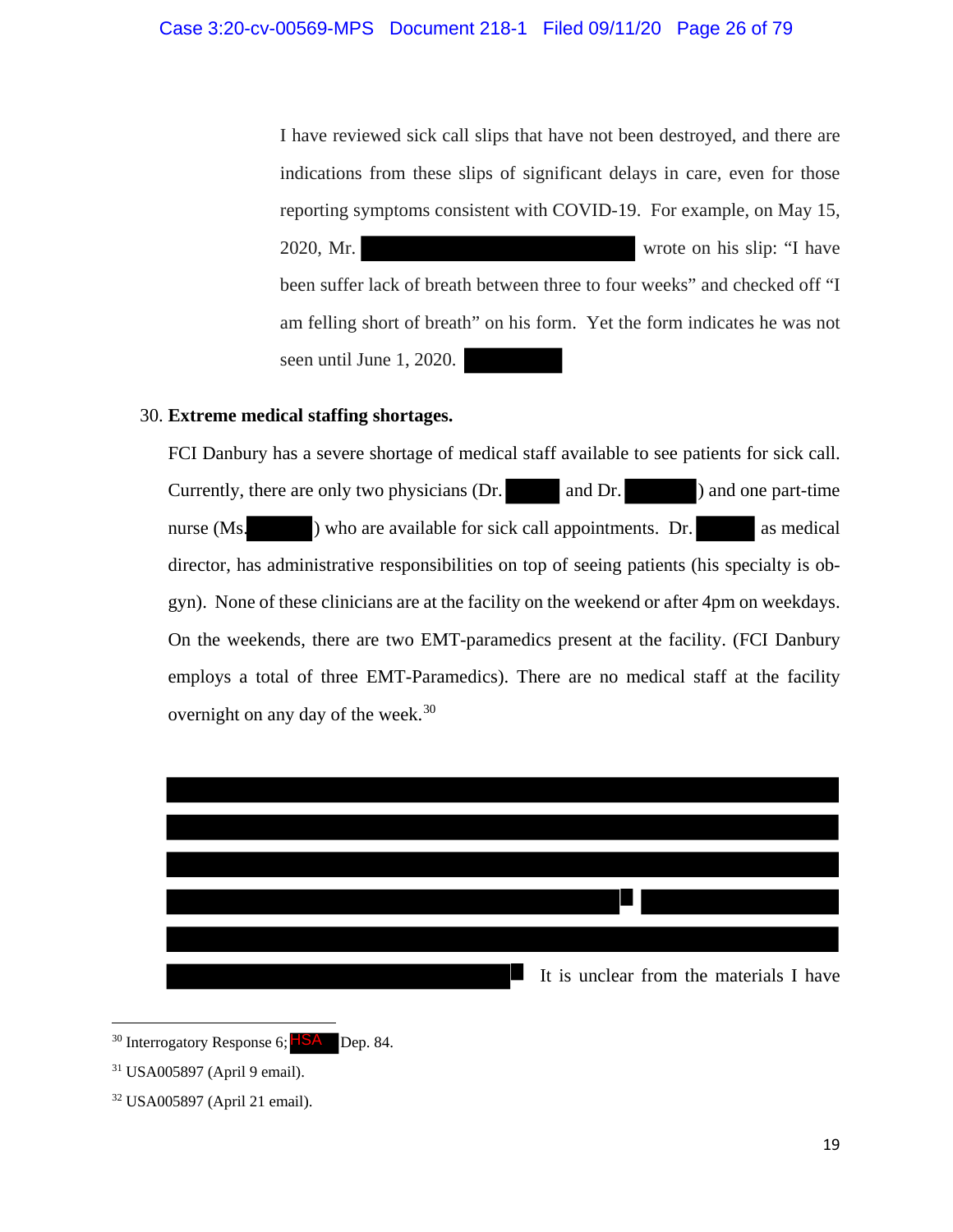## Case 3:20-cv-00569-MPS Document 218-1 Filed 09/11/20 Page 27 of 79

reviewed what their responsibilities were during that time and they have all now concluded their temporary service at the facility in any event.<sup>33</sup>

Health Services Administrator **HSA** has acknowledged that FCI Danbury has had a "staff shortage for quite some time," which pre-dated the COVID-19 outbreak at the facility. She elaborated: "We have been short midlevel practitioners prior to this occurring. We've also had our nurse out on military leave, as you've seen. We also have some vacancies for a nurse or paramedic positions."<sup>34</sup> These shortages pre-dated COVID-19 and have continued.

These levels of staffing pose crucial risk for the health and welfare of prisoners, and force security staff to make crucial decisions about triaging emergencies overnight. In addition, this short staffing creates a situation in which the small amount of clinical time dedicated to sick call and chronic care only respond to the most emergent cases, leaving people with serious health problems to decompensate further. I have overseen medical care in 13 different correctional facilities, ranging in size from 800 to 2,400 and including women, men, pre-trial and sentenced people. I believe that the staffing levels described above represent less than half of what is needed during normal operations, and that the current levels are even more insufficient. In particular, the type of COVID-19 screening that is required at FCI Danbury relies on nursing staff to conduct. Additional staff are also required to ensure daily review of sick call and other medical requests and integrate all symptoms of COVID-19 (whether received from sick call, screening or other sources) into a facility database that tracks the outbreak. In addition, there is a need for more primary care physician staffing to supplement the lack of access to specialty care. My experience

 $\overline{\phantom{a}}$ 

<sup>&</sup>lt;sup>33</sup> HSA Dep. 94-95.<br><sup>34</sup> (HSA 105-108).

 $3A$  ( 105-108).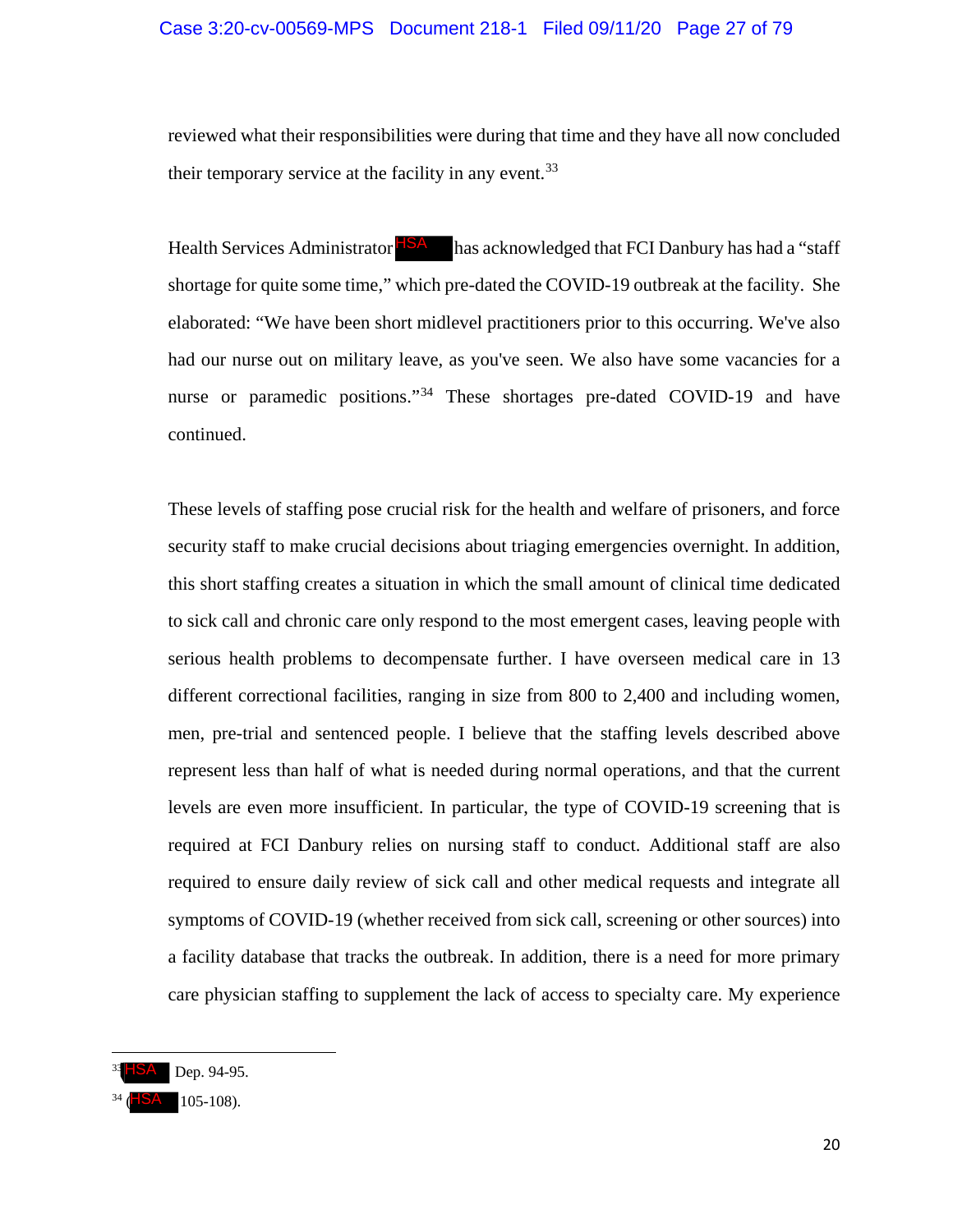during widespread outbreaks and after large natural disasters is that incarcerated patients may be cut off from specialty care they absolutely need to diagnose or treat life-threatening illness. Primary care physicians are required to triage and manage these complex patients and neither nursing staff, nor mid-level providers are adequate to manage these crucial decisions. If telehealth can be implemented to supplement some of the specialty care, then mid-level providers can provide an important role. It is also important to recognize that the effects on health of these staffing shortages will become apparent in the coming weeks. The time course for chronic diseases to worsen, and undiagnosed disease to manifest in emergencies usually occurs over 2-3 months, and I fear that many patients who needed treatment in March, April and May will experience serious consequences in June and July.

## 31. **Patient education.**

The CDC identified education of patients in congregate settings as a critical element of identification of new cases. Multiple people I spoke with, including those who has been in medical isolation, quarantine and other specialized units, reported never receiving any basic education on the symptoms of COVID-19 to be aware of. In addition, in the one setting where a "town Hall" was reported, the message to prisoners from the facility staff was to "stop rabble rousing" regarding access to testing and care for COVID-19.<sup>35</sup>

## 32. **Inadequate medical isolation.**

l 35 a. **Use of punitive segregation or inappropriate settings for isolation.** One feature of the inadequacy of medical isolation at FCI Danbury is the reliance on punitive segregation as the primary response to COVID-19. The practice of locking people into cells with little no outside contact, meaningful medical care, and loss of privileges represents a stark disincentive to reporting COVID-19 symptoms.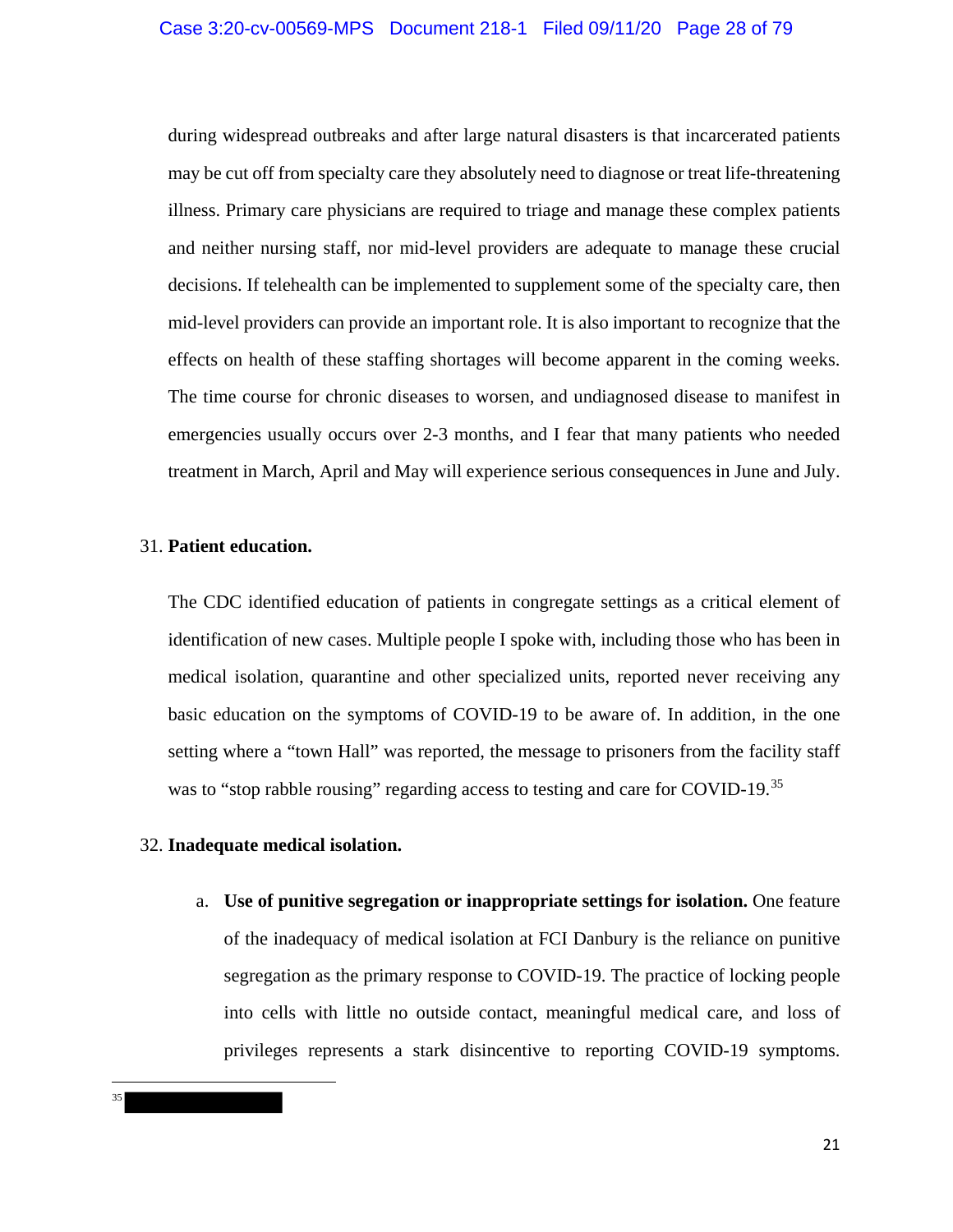Medical isolation is not solitary confinement but the practices of MCI Danbury have essentially placed almost all the punitive experiences reserved for people who receive disciplinary infractions onto people who report COVID-19 symptoms or are found to have COVID-19.

Several prisoners reported fear of being placed in medical isolation or quarantine. Ms. relayed that she was terrified to go into medical isolation because she didn't want to be left alone in one of the facility's suicide rooms.<sup>36</sup> While she was in that room she had no access to running water.<sup>37</sup> Ms. reports being locked in a cell 24 hours a day and being cuffed to go to the shower while she was in SHU for quarantine.<sup>38</sup> Mr. reports that the isolation room floors were dirty and that the soiled clothes of the person in the room before him were still in his cell.<sup>39</sup> Similarly, Mr. reports a filthy isolation unit with broken tiles and dirt on the shower floor.<sup>40</sup> Ms. stated this explicitly to me, that people are afraid to report their symptoms lest they be isolated without care or outside contact. Ms. reported the same: "they [women at FSL] don't want to go to quarantine and be stuck in a cell or stuck in a classroom or be cuffed to go to shower."<sup>41</sup> Mr.

 describes being sick for a week in April with fever, headaches, and lost sense of taste and smell, but not reporting symptoms because "I saw people who are sick being dragged to a quarantine unit where they're only allowed to shower once a week and they can't use the phone and aren't allowed outside at all to get

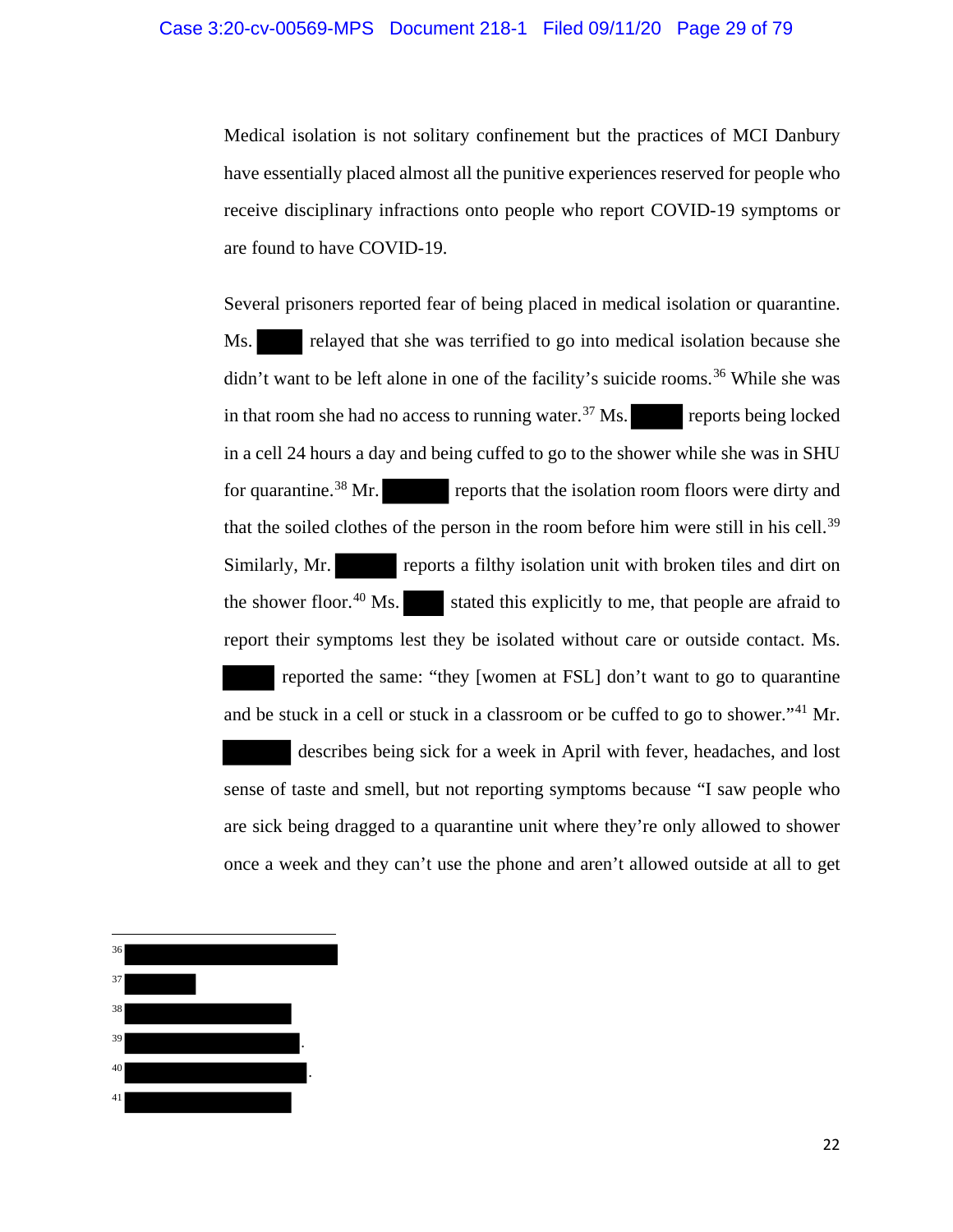fresh air."<sup>42</sup> Similarly, Mr. reports, "I did not put in a request to see medical because, like others, I fear the treatment in quarantine."<sup>43</sup>

Some of the women in FSL were placed into completely inappropriate settings for medical isolation, including classrooms and dining halls. Ms. reported spending multiple days in the unheated library, sleeping on top of desks, when she returned from the hospital. She had no access to a bathroom without ringing a bell for correctional staff to come unlock her room. Medical staff did not check on her when she was in the library.<sup>44</sup> A number of women were isolated in the facility's visiting room.

The first woman to test positive to the Camp, a woman with documented heart conditions, has reported being placed in an isolation room that is 59 degrees, with a frosted window that does not open, with the lights on overnight, without regular access to phone or email, and without medical consultation for at least 48 hours.<sup>45</sup>

b. **Deficiencies in medical care in isolation.** Another inadequacy with medical isolation is the deficiencies of medical attention or care for COVID positive prisoners in isolation. PrisonersI spoke with who had experienced medical isolation reported little to no medical assessment or care while confined to their cell for 24 hours per day. Mr. reported spending the first four days in his cell, with no access to shower or phone, and with no clinical assessments aside from daily temperature checks.<sup>46</sup> Ms. reports that medical staff didn't interact with

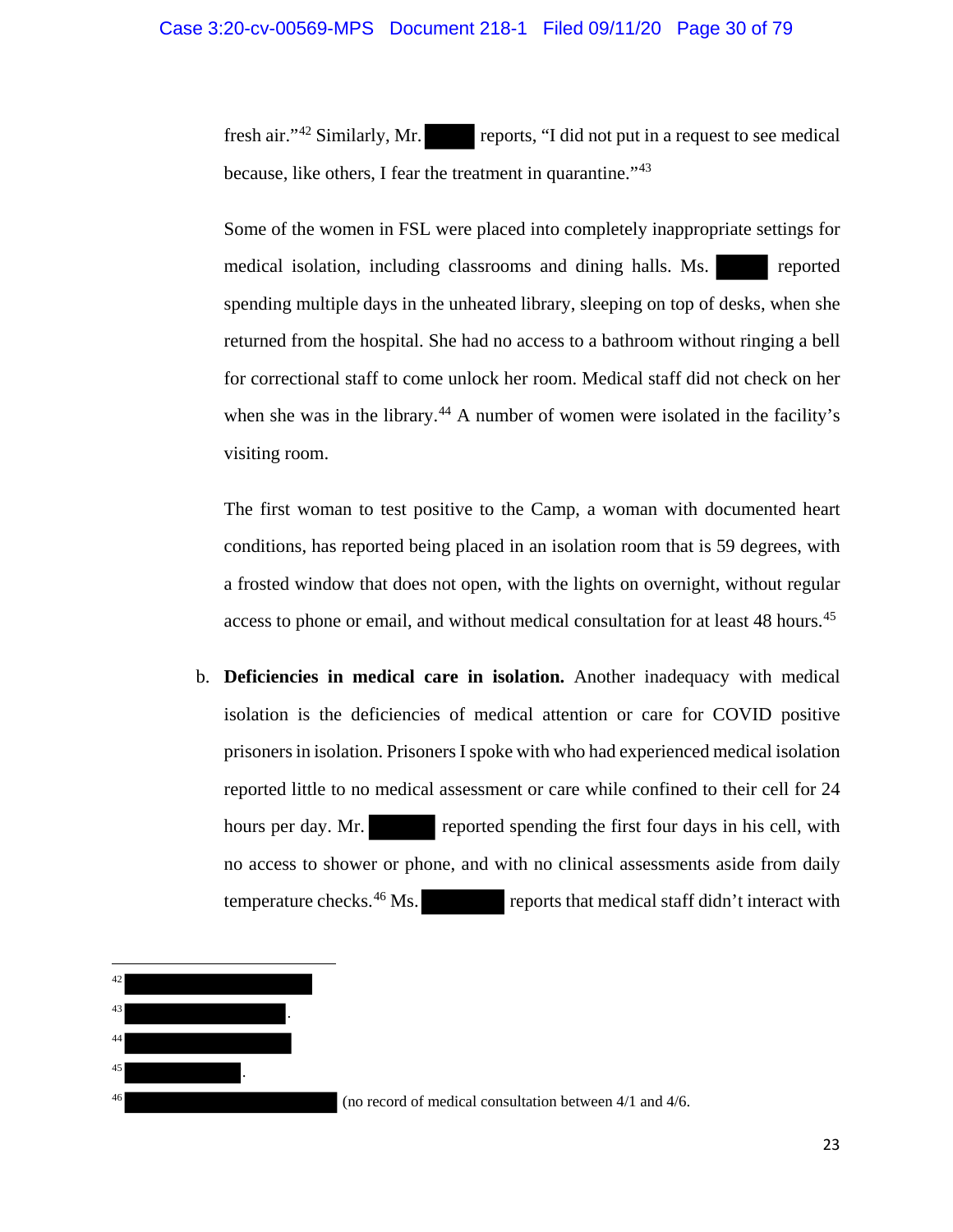the women in isolation when she was housed in the visiting room other than to distribute pills and take her temperature when she asked for it.<sup>47</sup> Ms. reported that during her time in medical isolation, no health staff ever listened to her lungs with a stethoscope. She also reports that despite her positive COVID-19 test, she was returned to her original housing unit after less than a week in medical isolation. Ms. also reports that no health staffer ever listened to her lungs during her 20 days in the library and time afterwards in the SHU, despite reporting shortness of breath.<sup>48</sup> Mr. reports being left in an isolation unit for over a day without medical attention and without staff even realizing that he was in there or checking on him. He reports: "I was scared to go to sleep. I started crying in the cell. I'm a fairly tough guy but I started feeling like I was going to die in that cell alone."<sup>49</sup> He also describes being treated while he was in isolation, "like I did something wrong."<sup>50</sup>

Review of medical records reveals that when Mr. , a patient with a history of asthma, went to his chronic care visit, health staff identified symptoms of upper respiratory tract infection as well as the fact that many people in his housing area were coughing. His medical records note "Suspect for COVID-19 Coronavirus illness" and that "unable to do test for Covid-out of testing supplies". He was placed into medical isolation but there is only one record of any clinical assessment in the following week.

Those prisoners in isolation with COVID-19 are not seen by a doctor or nurse on the weekend, as the only medical staff at the facility on the weekends are EMT-

l 47

50

(no record of medical assessment  $4/1-4/6$ .

<sup>48</sup> Ms. reports the same during her stay in isolation.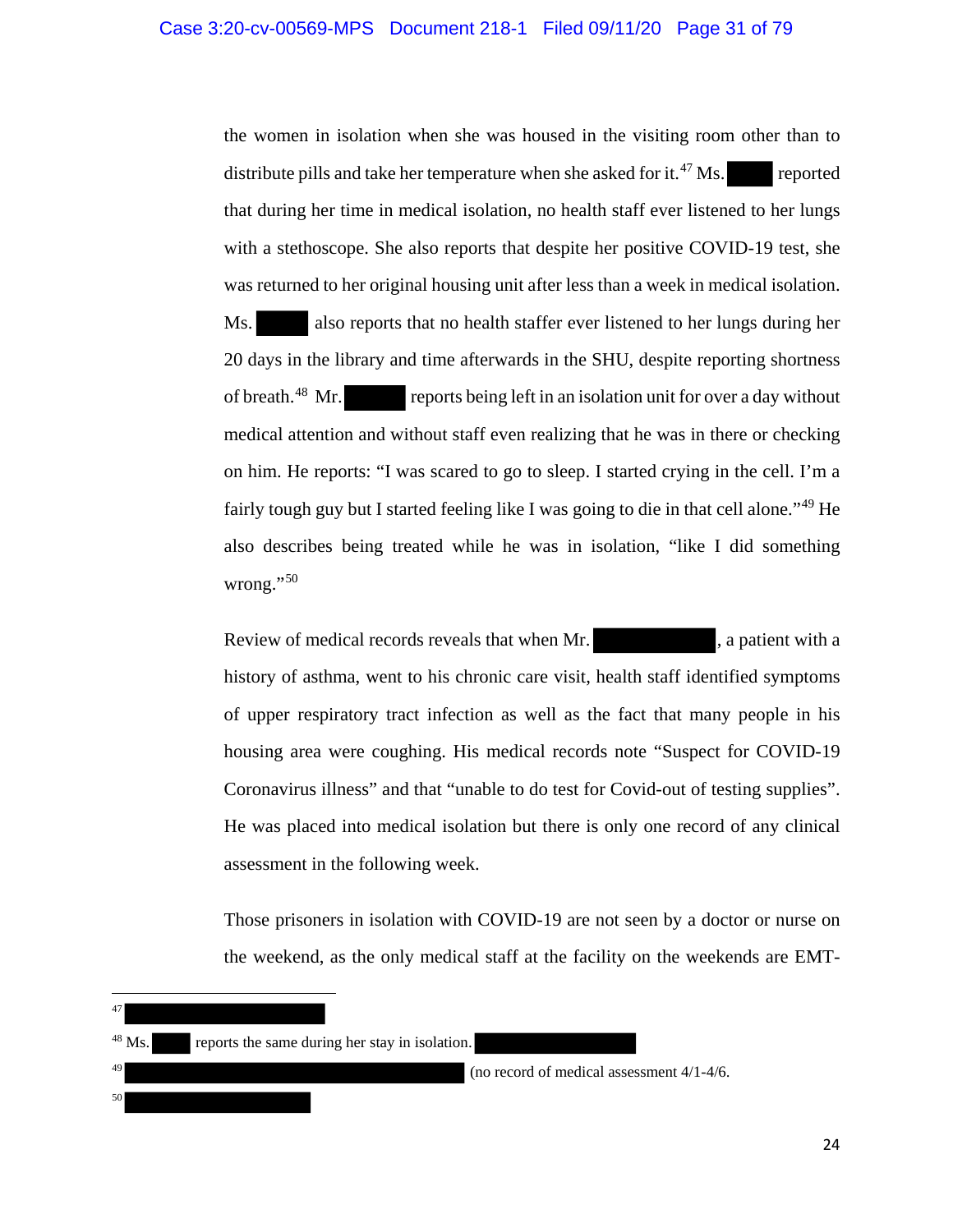paramedics. Even during weekdays, COVID-19 patients are not consistently examined each day. Of the medical records I reviewed, it appeared that of the 90 prisoners whose records clearly reflected a positive COVID-19 test and placement in isolation, 62% of them were not seen by medical staff for at least one weekday while in isolation. More than half were not seen on at least two consecutive weekdays in isolation. The medical records of Mr. indicate that despite being placed into medical isolation, and despite having documented seizure disorder, he was not assessed by clinical staff for a several day period during his isolation from 4/1/20-4/6/20. Other patients whose medical records reveal periods of no documented medical assessment include Mr. (three days between assessments), Ms. (five days between assessments), (five days between assessments).

- c. **Lack of follow-up care.** In addition some prisoners who tested positive report lack of follow-up care for continuing symptoms. For example, Mr. reports that he had to wait several weeks for follow up care after reporting liver and kidney pains and trouble urinating, as well as a swollen foot. He reports submitting numerous sick call requests as well as a grievance before seeing a doctor. He only saw the doctor because she was on the unit to see someone else.<sup>51</sup> Mr. reports complaining of chest pain after he was returned to his unit from isolation. Several sick call slips he submitted were not responded to.<sup>52</sup>
- d. **Inadequate segregation of positive prisoners**. Multiple other prisoners report instances where there was inadequate efforts to segregate suspected positive and negative prisoners during testing. For example, men in the L-unit at FCI were left

 $\overline{\phantom{a}}$ 51  $52$   $\cdot$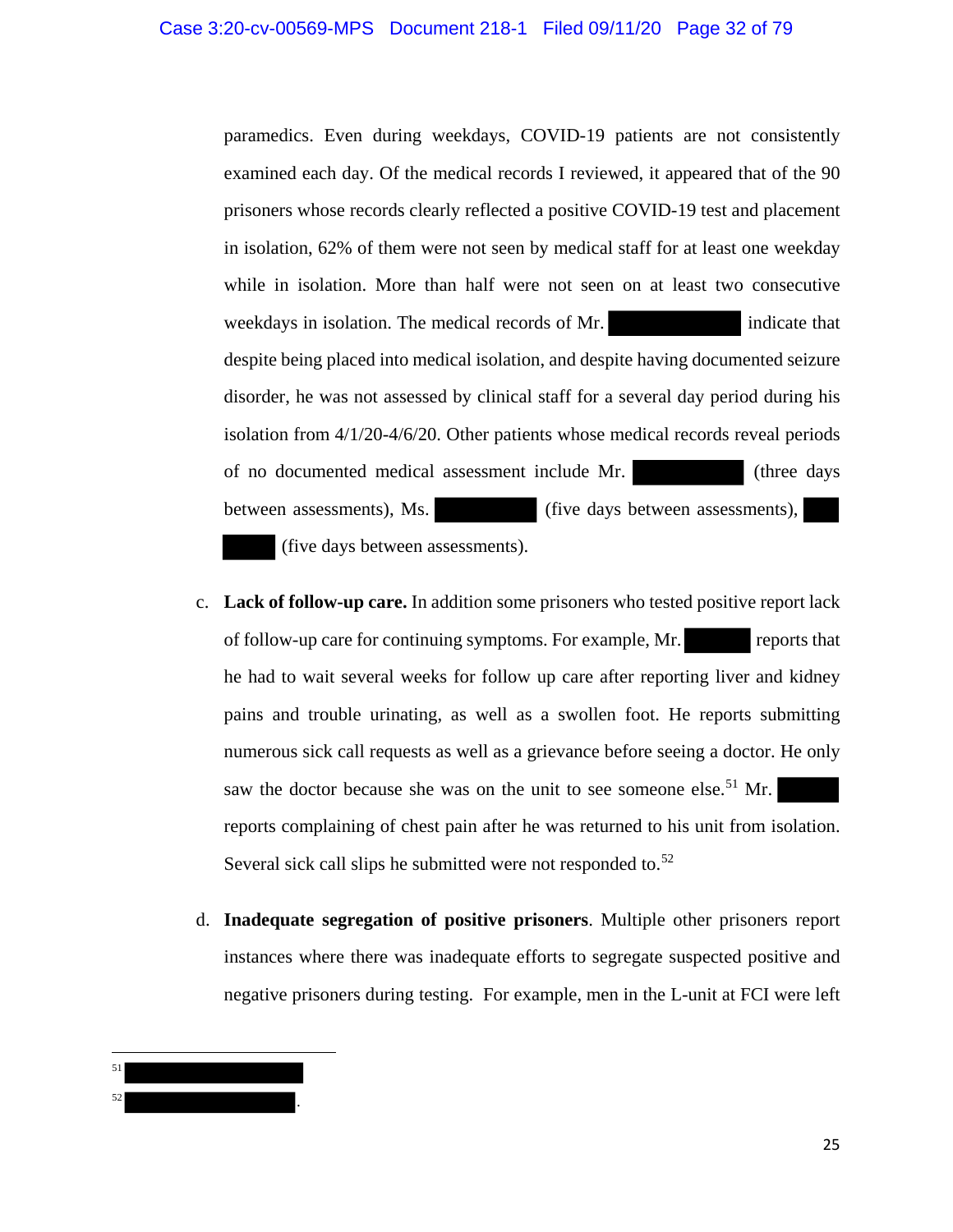in the unit after testing was done. One man who thought he was being put into quarantine before going home shook everyone's hands. He turned out to test positive.<sup>53</sup> In another instance men were left on the unit even after they were determined to be positive.<sup>54</sup> In the I Unit, Mr. reports moving into a cell only to be informed that the person who occupied the cell immediately before him had tested positive for COVID-19 and that the cell had not been cleaned or disinfected. He and his cellmate cleaned the cell themselves without protective equipment to do so. $55$ 

## 33. **Testing.**

l 53 54 FCI Danbury staff, records and prisoner declarations reveal that despite an important step of testing all prisoners, important gaps remain in the approach to testing. One critical weakness is the adequacy of contact tracing and the testing of known contacts when new cases occur. This approach to testing is critical for responding to new cases of COVID-19 and has been identified as a core strategy by the CDC. CDC guidelines for congregate care settings, including nursing homes and prisons, identify that contact tracing is critical to slowing the spread of COVID-19 and the testing people with even mild symptoms is important. CDC guidelines further identify that to slow the spread of COVID-19 in nursing homes, new cases should result in testing of either the entire facility, or in cases where testing supplies are limited, all close contacts of the new case.<sup>56</sup> This latter approach was presented to me by facility staff as the approach being taken at FCI Danbury, however it appears that either the contact tracing or linkage to testing is incomplete. Multiple declarations from prisoners indicate that after at least one new COVID-19 case was

# 55

<sup>56</sup> https://www.cdc.gov/coronavirus/2019-ncov/hcp/nursing-homes-testing.html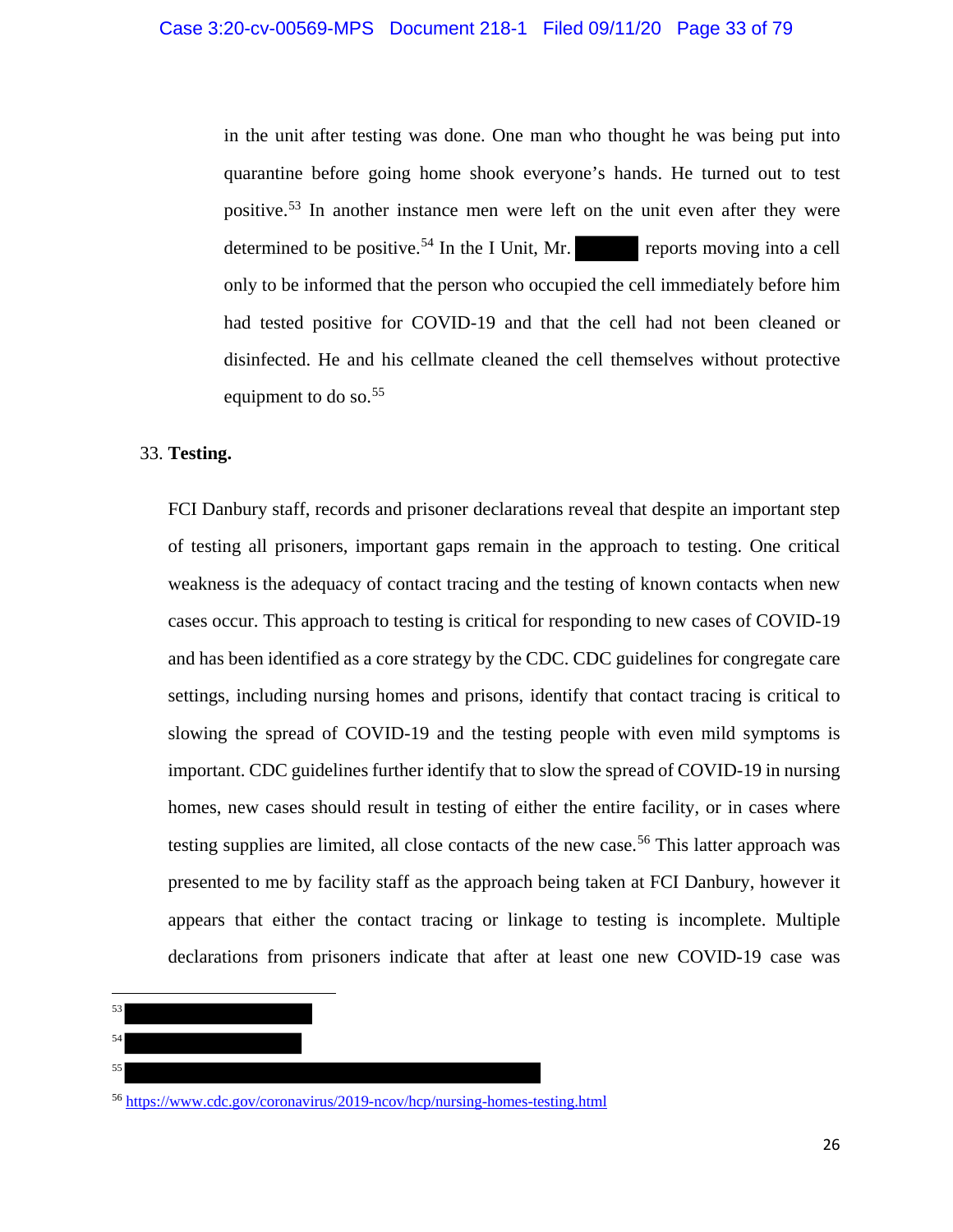identified in the FSL dorm on May  $7<sup>th</sup>$ , other residents of the same housing area were not tested. I understand that all the units at FCI Danbury were tested at the end of May by Quest tests. In the men's unit, positive cases were found in the E, F, G, H, I, J, Z, and SHU units. Everyone in a unit was tested on the same day. Because the tests results took multiple days to receive, everyone in the unit was exposed to the positive cases while awaiting the test results. At the time of the inspection, there had been no positive case in the Camp. On May 28, the Camp women were tested. On June 3, a woman was removed from the Camp based on a positive test. Two dorm-mates were also removed and put into the SHU, along with women being quarantined for home confinement.

## 34. **Slowing the Spread of COVID-19**

l 57

- a. Lack of social distancing. Mr. reported that social distancing was not possible in his unit, especially in the double cell bunks. The lack of social distancing is especially concerning in pill or medication lines. Ms. and also reported that there is no social distancing in the pill line of FSL.<sup>57</sup> Similarly, Ms. and Ms. at the camp both reported no social distancing in the pill line outside the clinic. Ms. also reported that people from multiple housing areas report to pill line at the same time and they stand close enough that they are touching each day in pill line.
- b. **Lack of adequate cleaning and disinfection.** The CDC makes clear that when a suspected COVID-19 case is identified, careful attention to cleaning and disinfecting areas where they spend time must occur. The CDC detention guidelines have a dedicated section for this critical work, which starts with the introduction "**Thoroughly clean and disinfect all areas where the confirmed or suspected COVID-19 case spent time. Note—these protocols apply to suspected cases as**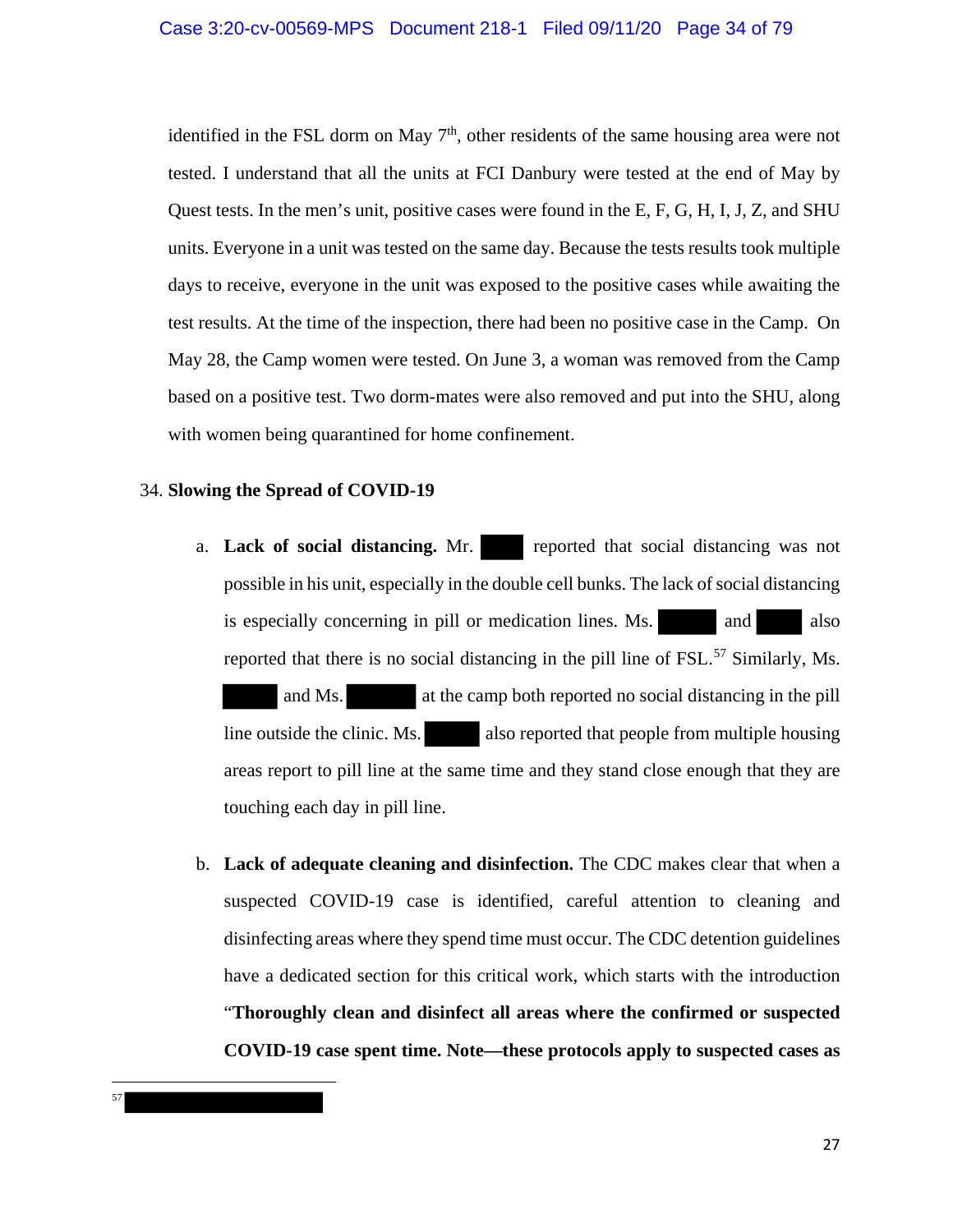**well as confirmed cases, to ensure adequate disinfection in the event that the suspected case does, in fact, have COVID-19.**"<sup>58</sup> Mr. reports that when he returned to his housing area after medical isolation, his personal effects and bed were as he had left them, that no effort had been made to clean or disinfect the area he had spent 9 or 10 days in while he developed symptoms of COVID-19 and was unable to receive care. Mr. reports that the cell of a man who tested positive was not cleaned before the man's cellmate was placed back into the cell after testing.<sup>59</sup> Ms. reports a lack of cleaning of bedding and other property of people with COVID-19. Even when some cleaning does occur it is because a Bunkie is asked to or volunteers to do so, often without any PPE.<sup>60</sup>

Other concerns regarding cleaning and infection control are apparent at FCI Danbury. While the soap dispensers were observed to be full during our inspection of FCI Danbury, multiple prisoners report that was not a normal occurrence and that soap dispensers are often empty and soap unavailable.  $61$  Hand sanitizer is reported to be similarly unavailable.<sup>62</sup> In addition, prisoners report lack of paper towels to dry their hands in the bathrooms.<sup>63</sup> Prisoners also report that the facility was cleaned thoroughly before our visit, and that such a cleaning was not otherwise regular.<sup>64</sup> Commonly used areas and objects are not cleaned regularly. There was no cleaning solution visible by the computers and phones in FSL, and the cleaning

 $\overline{a}$ 



<sup>58</sup>https://www.cdc.gov/coronavirus/2019-ncov/community/correction-detention/guidance-correctionaldetention.html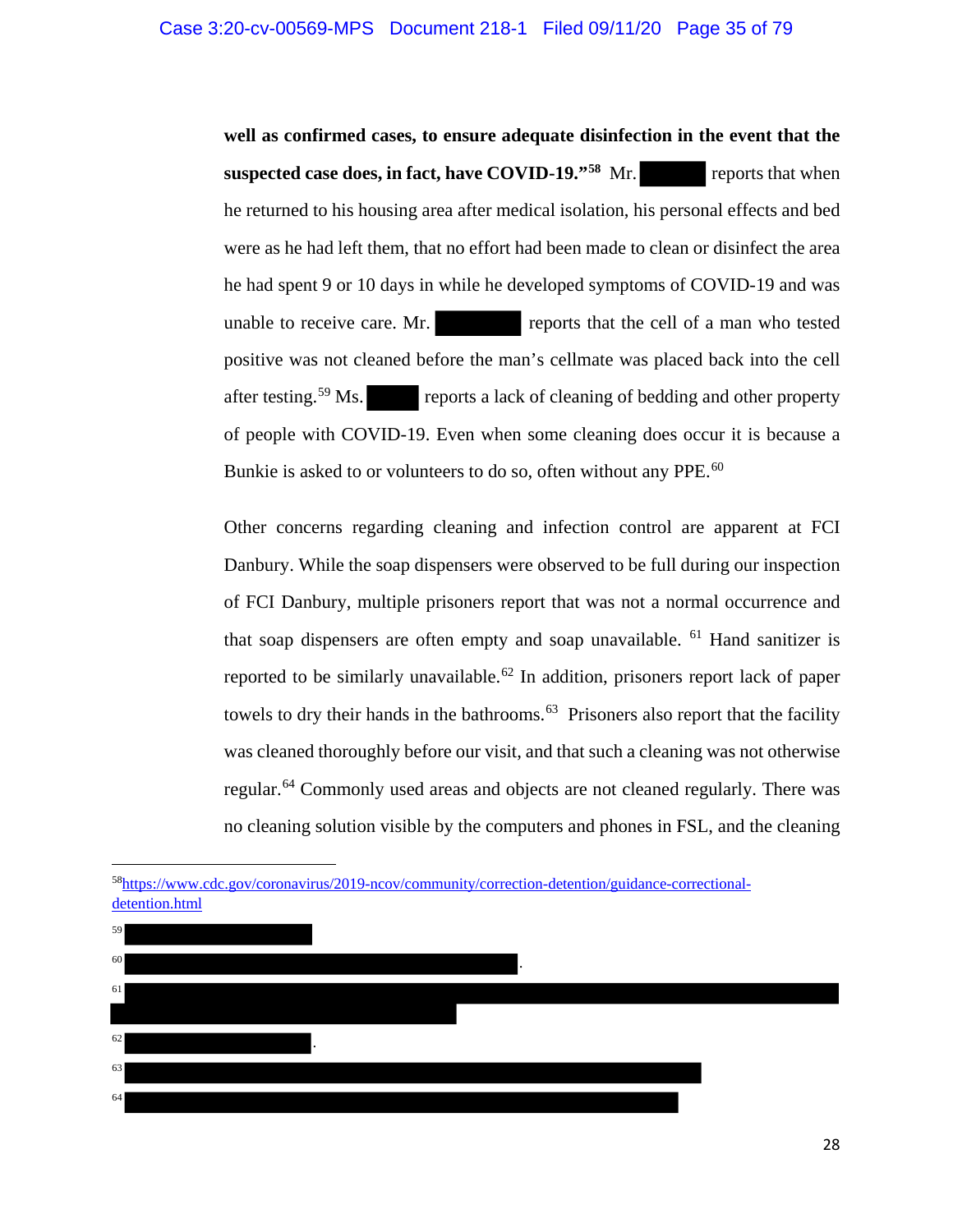bottle observed in the cell block in the men's unit had no paper towels or towels nearby for application. Prisoners report that phones and computers are not cleaned between every use.<sup>65</sup>

c. **Lack of wearing masks.** Multiple detained people reported that facility staff had made a special effort to get everyone to wear a mask for the inspection, but that this is not the normal state of affairs. Ms. stated that most people wear the masks "as a chin strap" most of the time. Ms. reported that the attention to wearing of gloves, masks, cleaning of floors and posting of signs in her unit had occurred in the run-up to the facility inspection. She also expressed fear of retaliation for speaking about her observations. Records document complaints from staff that masks aren't available<sup>66</sup> and that staff and prisoners have been disciplined for not wearing masks.<sup>67</sup>

## 35. **Protecting High-Risk Detainees**

There does not appear to be any effort to identify and protect high-risk inmates from COVID-19 in the FCI-Danbury facilities. These efforts would generally involve maintaining a roster of all people who meet CDC criteria for being at high-risk of serious illness or death from COVID-19, and then cohorting these people in specialized housing areas that have higher levels of infection control, staff training and also allow for more reliable delivery of health care and medications. Such a plan is envisioned in the BOP 2012 pandemic flu plan.

a. **Identification of medically vulnerable.** 

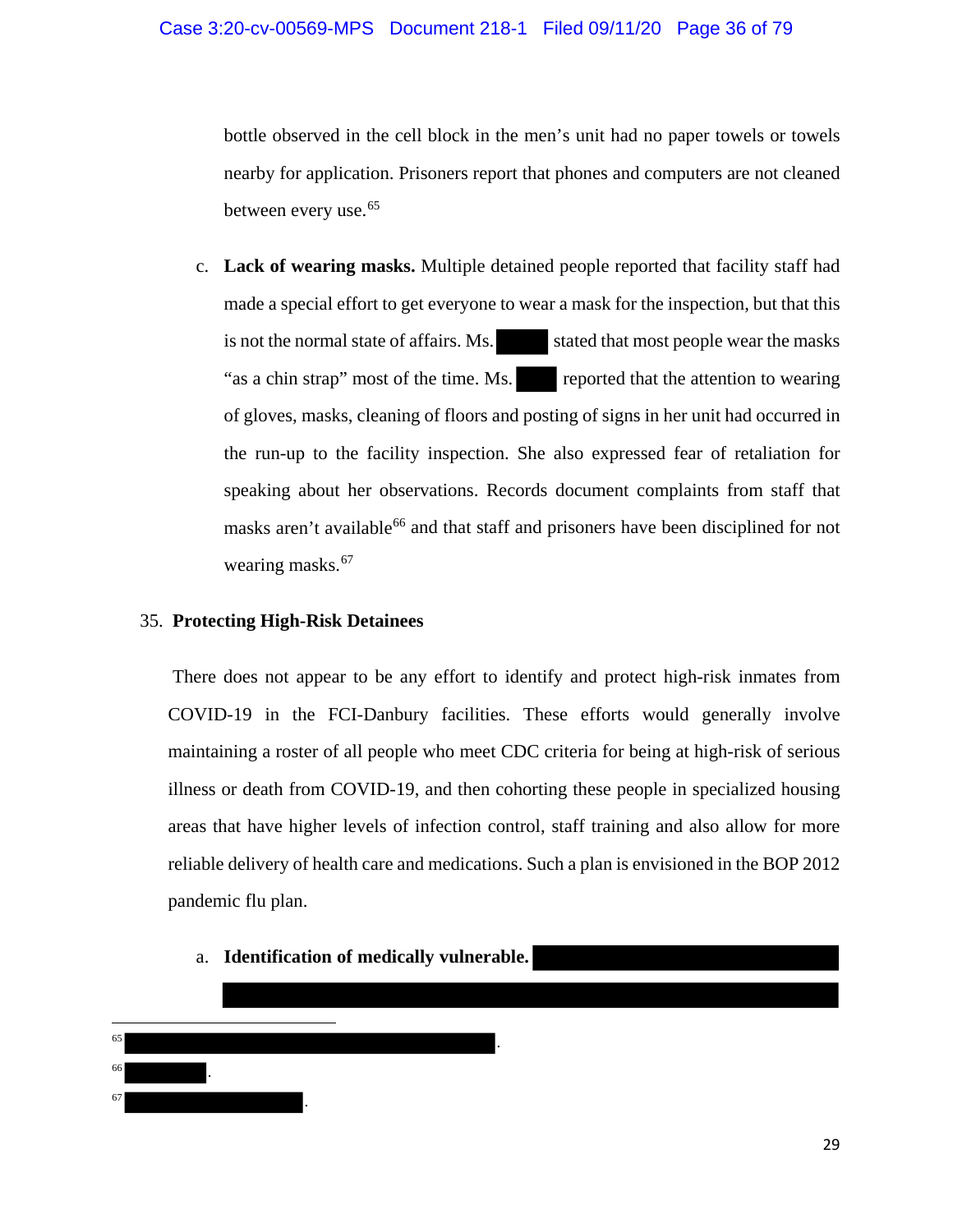

 indicated at her deposition that she asked FCI Danbury physicians to review the list and identify the "true risk factors."<sup>70</sup> It appears that she made this request on May 7, 2020, as an email from  $\frac{|\text{ISA}|}{|\text{S}\text{A}|}$  to Drs Nurse says: "please look at this list and let me know if you think any inmate meets criteria for Medical Exemption Release. Focus on the 3s and 2s."71 HSA

says that the doctors sent back names of around 20 people that they thought were higher risk and would do better outside the institution, and she forwarded these names to the Warden.<sup>72</sup>  $HSA$  says she did not do anything else with the April 1 list.<sup>73</sup> The April 1 list included Mr. Gentile, who died of COVID-19 related complications on April 9. The April 1 list indicated that Mr. Gentile was a 59-yearold enrolled in the facilities cardiac chronic care clinic.74 HSA

l

- $^{69}$  USA008860-8865;  $HSA$  Dep. 41. HSA<br>.<br>HSA
- $70$   $\blacksquare$   $\blacksquare$   $\blacksquare$   $\blacksquare$   $\blacksquare$   $\blacksquare$   $\blacksquare$   $\blacksquare$   $\blacksquare$   $\blacksquare$   $\blacksquare$   $\blacksquare$   $\blacksquare$   $\blacksquare$   $\blacksquare$   $\blacksquare$   $\blacksquare$   $\blacksquare$   $\blacksquare$   $\blacksquare$   $\blacksquare$   $\blacksquare$   $\blacksquare$   $\blacksquare$   $\blacksquare$   $\blacksquare$   $\blacksquare$   $\blacksquare$   $\blacksquare$   $\blacksquare$   $\blacksquare$
- <sup>71</sup> USA 008953.
- 72 **BSA** Dep. 58, 69.
- $73$   $\blacksquare$   $\blacksquare$   $\blacksquare$   $\blacksquare$   $\blacksquare$   $\blacksquare$   $\blacksquare$   $\blacksquare$   $\blacksquare$   $\blacksquare$   $\blacksquare$   $\blacksquare$   $\blacksquare$   $\blacksquare$   $\blacksquare$   $\blacksquare$   $\blacksquare$   $\blacksquare$   $\blacksquare$   $\blacksquare$   $\blacksquare$   $\blacksquare$   $\blacksquare$   $\blacksquare$   $\blacksquare$   $\blacksquare$   $\blacksquare$   $\blacksquare$   $\blacksquare$   $\blacksquare$   $\blacksquare$

<sup>68</sup> USA006103.

<sup>&</sup>lt;sup>74</sup> USA008860-8865, FSA Dep. 64:8-19.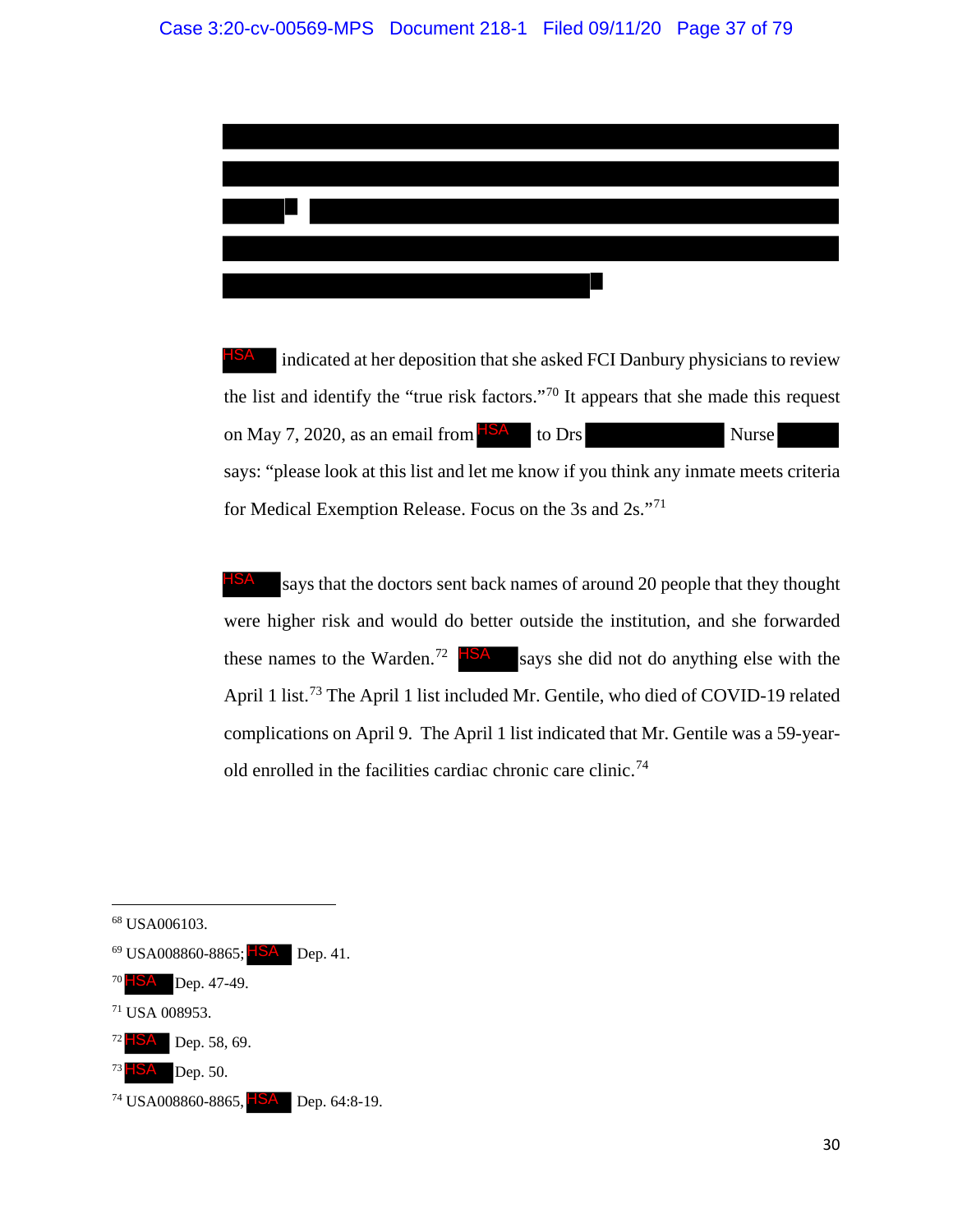FCI Danbury did not develop a plan to provide special protection to the medically vulnerable at the institution. The plan for the medically vulnerable was the same plan they applied to everyone else, which **HSA** describes as screening and sick call. $75$ 

b. Attempt at cohorting. I am aware of only one attempt—an inadequate one that has already been discontinued—to cohort medically vulnerable inmates at FCI Danbury during the COVID-19 crisis. Inmates in the E Unit were moved to 10man rooms within the unit called "bus stops."<sup>76</sup> The men in the bus stops had to share the bathrooms and showers with the other men in E Unit.<sup>77</sup> FCI Danbury abandoned this approach, apparently because there was mingling with other men in the unit.<sup>78</sup> My understanding is that there has been an explicit decision *not* to create designated areas for medically vulnerable inmates at FCI Danbury.<sup>79</sup>

Among the inmates that we spoke with who meet CDC criteria for being high-risk, none of them had been placed into specialized units for increased surveillance or protection from COVID-19 and none of them was receiving any additional screening for COVID-19 symptoms. In fact, none of them was receiving any symptom screening. In addition, the reports by numerous detainees of lack of social distancing in the pill lines of the various FCI Danbury facilities creates a special risk for the very people who are high-risk because they are the ones most likely to be going to pill lines.

 $66 - 67$ .

Dep. 55. Dep. 56.

Dep. 57-58.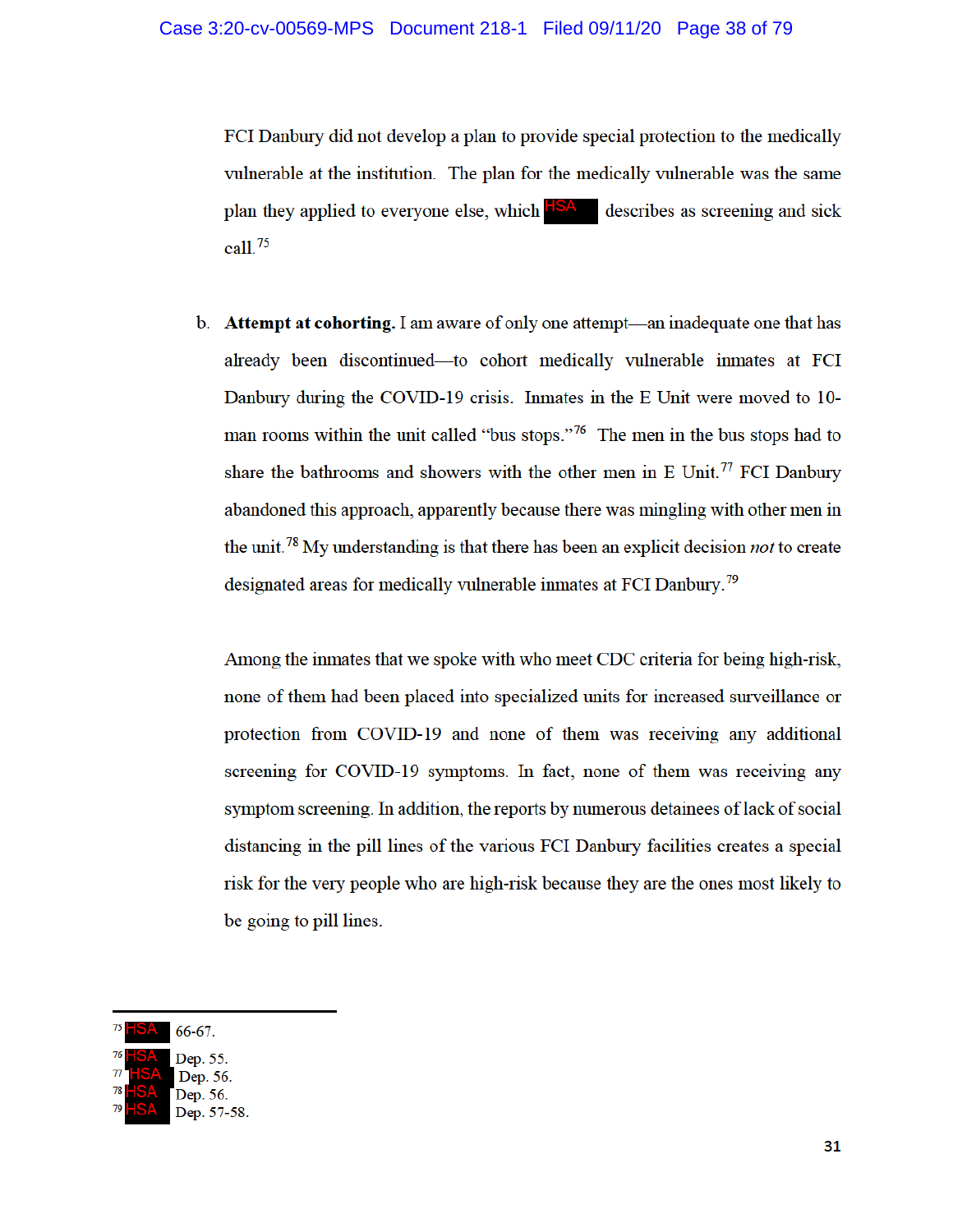- c. **Response to COVID symptoms for high-risk patients.** Review of medical records indicates that FCI Danbury health staff have been slow to respond to COVID-19 symptoms among high risk patients. Mr.  $\blacksquare$ , who has asthma, reported his COVID-19 symptoms via sick call and during his encounter with a paramedic, he reported increased use of his asthma inhaler. He is the type of patient that should be screened at least once per day for COVID-19 symptoms and also housed in a high-risk settings with increased infection control precautions and staff training. Instead, his COVID-19 symptoms of shortness of breath and 'mild cold symptoms' were treated as a viral cold. He returned four days later, was seen by a physicians who documented that "Pt reports hx of asthma and has been feeling sick for 5 days. Pt states that he isolated himself and stayed in his room because he was feeling sick." Mr. was sent to the hospital with respiratory and cardiac symptoms of COVID-19 and tested positive for COVID-19.
- d. **Lack of adequate care for chronic health problems.** It is also my assessment that a lack of access to adequate care for chronic health problems at FCI Danbury will create additional risk of serious illness or death from COVID-19. The CDC has made clear in addition to the chronic disease risk factors for COVID-19 severity, there is additional risk created when those conditions are poorly controlled. This is exactly the circumstance that is created by lack of access to chronic and specialty care at FCI Danbury. For example, Ms. reports that she has been unable to receive specialty care for her Crohn's disease for several months despite reporting abdominal pain, rectal bleeding and inability to eat. She reports being told by the facility physician that she doesn't currently have access to specialty care.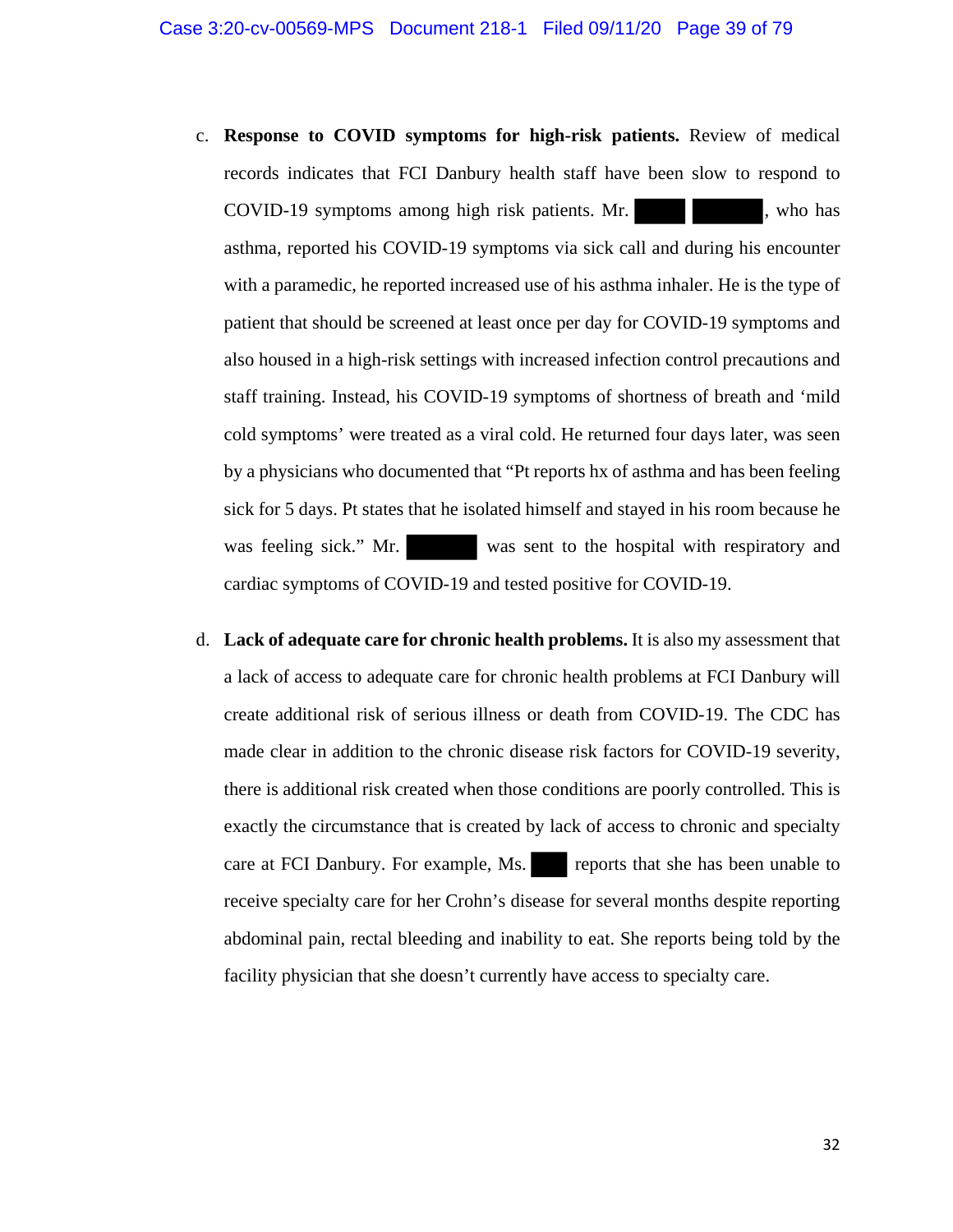- e. I have reviewed the pending consultation requests for FCI Danbury and find that many of the specialty encounters are still pending after months of waiting.<sup>80</sup> Notably, there are a total of 340 pending requests from physicians or APRNs for specialty consultations or outside procedures for prisoners at FCI Danbury. In particular:
	- i. 69 requests are "pending institution clinical director action"; 27 of these have been categorized by the doctor or APRN as "urgent" requests and 3 are in the category "emergent"
	- ii. 1 request is pending "UR Committee Action"
	- iii. 144 are pending "consult" occurring; 56 are urgent and 1 emergent
	- iv. 127 are pending "scheduling"; 32 are urgent and 8 are "emergent"

This circumstance is extremely dangerous as chronic health problems that are treatable go undiagnosed or untreated, increasing the risk of preventable morbidity and mortality.

f. Ms. and Ms. also report two instances which raise concerns that lack of access to care for non-COVID-19 problems may have led to emergency hospitalizations. They both report one instance in late May when a women developed a rash that spread covered her entire body and caused her eyes to swell shut and that over three days health staff ignored her worsening condition, giving Benadryl and steroid shots without removing her to an infirmary or the hospital. She was ultimately sent to the hospital and had not returned several weeks later when Ms.  $\qquad$  and Ms.  $\qquad$  gave their declarations.<sup>81</sup> A second case reported by Ms. involved a woman developing a "mini-stroke" which

<sup>80</sup> USA 005227

81

 $\overline{\phantom{a}}$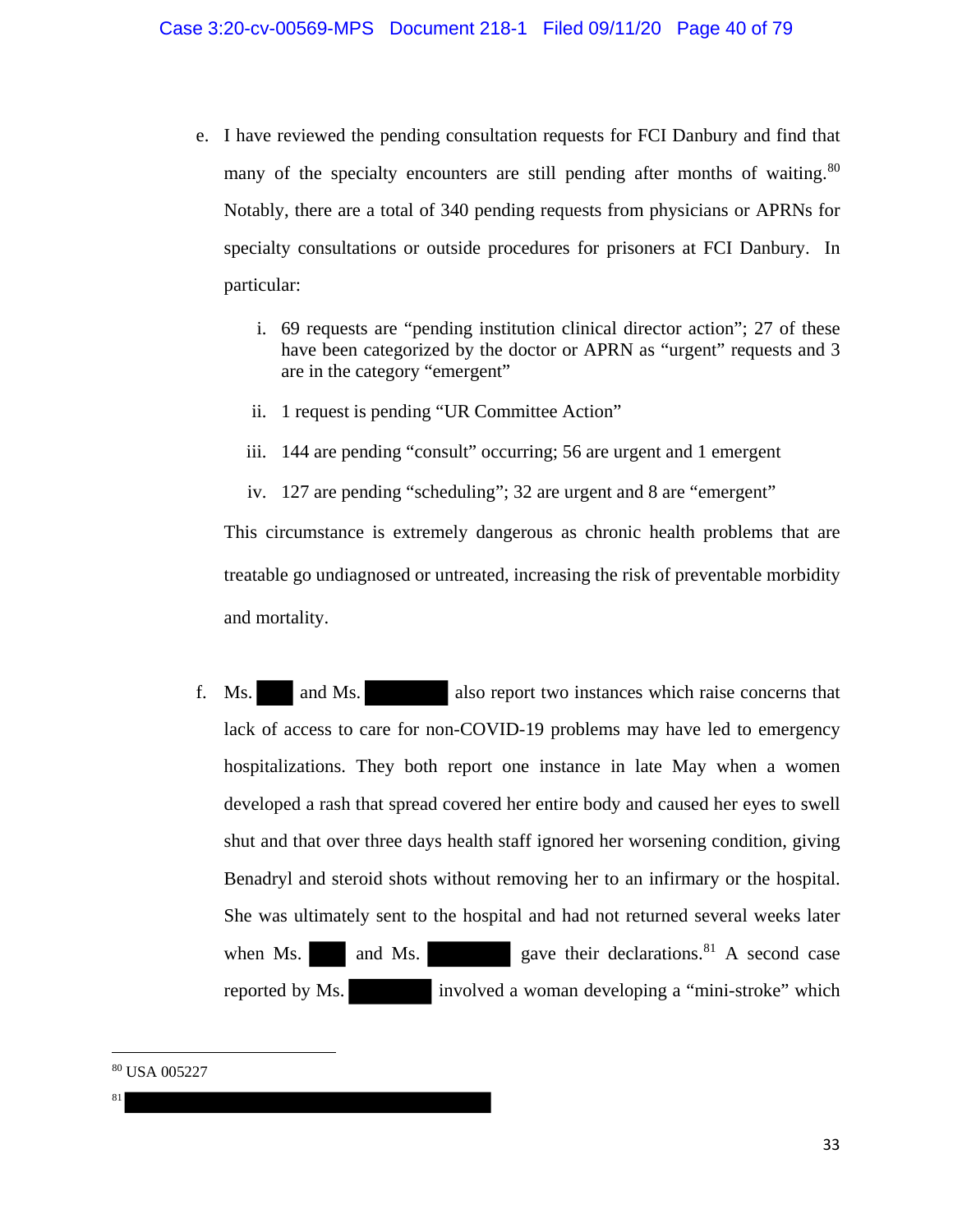involved acute arm numbness, that was treated by health staff with a sling for her arm for a day until she was finally transferred to the hospital.

g. **Lack of air-conditioning a concern for high-risk individuals.** I am also concerned about the lack of any air-conditioned units in FCI Danbury<sup>82</sup>, especially for high risk patients who have health issues that make them heat sensitive. Patients with chronic heart or lung problems, with serious mental illness, and people prescribed medications that impair heat regulation or promote dehydration, including certain antipsychotics, medications for hypertension, diabetes, cancer, antibiotics and others are "heat sensitive" and require air conditioning in warm settings. These patients will be doubly vulnerable in high-heat conditions should they become infected with COVID-19. As subsequent waves of COVID-19 arrive in the summer months, it is especially important to have this group, which largely approximates the high-risk COVID-19 cohort, identified, subject to active surveillance of signs and symptoms of COVID-19 and protected from excessive heat.

## 36. **Case of**

The deficiencies identified above represent multiple systemic carriers to prevention, identification and response to COVID-19 in FCI Danbury. But the case of one patient, , and the people around, her reveal how interconnected these failures are in amplifying the spread and severity of COVID-19 in FCI Danbury. Ms. timeline of events starts on April 24, when she became ill in the evening. No medical staff are present in the facility to respond to requests for assistance. She spent several hours in the bathroom toilet stall vomiting and retching, with several of the women in her housing area

100 degrees).

 $\overline{\phantom{a}}$ 

<sup>82</sup> See, e.g., (no air conditioning and temperatures can run over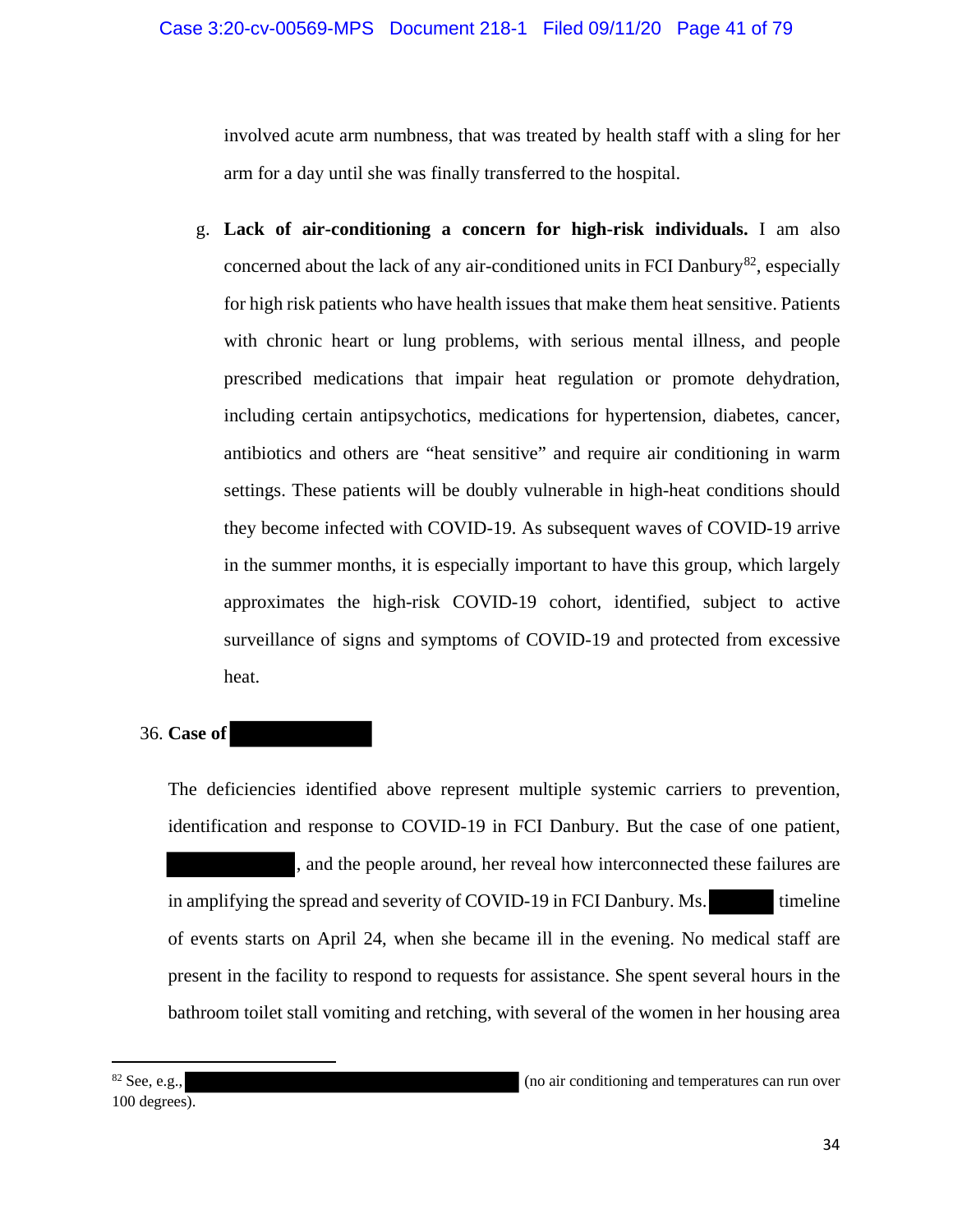intermittently helping her. Some of them were also vomited on, they were not wearing masks or gloves. Late that evening or early in the morning of the  $25<sup>th</sup>$ , a Lieutenant calls EMS and she is transported to the hospital, where she is quickly intubated for respiratory protection, and tests positive for COVID-19. The next morning, other women are told to clean the bathroom floor where she was vomiting for several hours, without gloves. That day, some of the people in the housing area are tested, but not all of the women who were in close contact with Ms.  $\qquad \qquad$  . Of 40 women who were tested, approximately 10 were positive and moved to be housed in a visiting room while the 30 who were negative were moved to the dining hall. At least one of the women in the dining hall would be subsequently hospitalized with COVID-19. I also spoke with several women who identified and reported their own COVID-19 symptoms in Ms. housing area in the weeks before she became ill. Their reports appear to have gone largely ignored, initiating the spread of the virus throughout the large, densely packed FSL, and ultimately, to Ms.  $\qquad$  and others.  $83$ 

## V. **Recommendations**

FCI Danbury should implement the following recommendations:

Institute daily symptom screening of all detained people, along with temperature checks. This screening would utilize a standardized tool that records the presence or absence of the CDC verified symptoms of COVID-19. Screenings would be scanned or otherwise entered into each person's medical record and any positive symptoms or signs would not only trigger clinical assessment, but would also be entered into a facility tracking database of COVID-19 symptoms;

l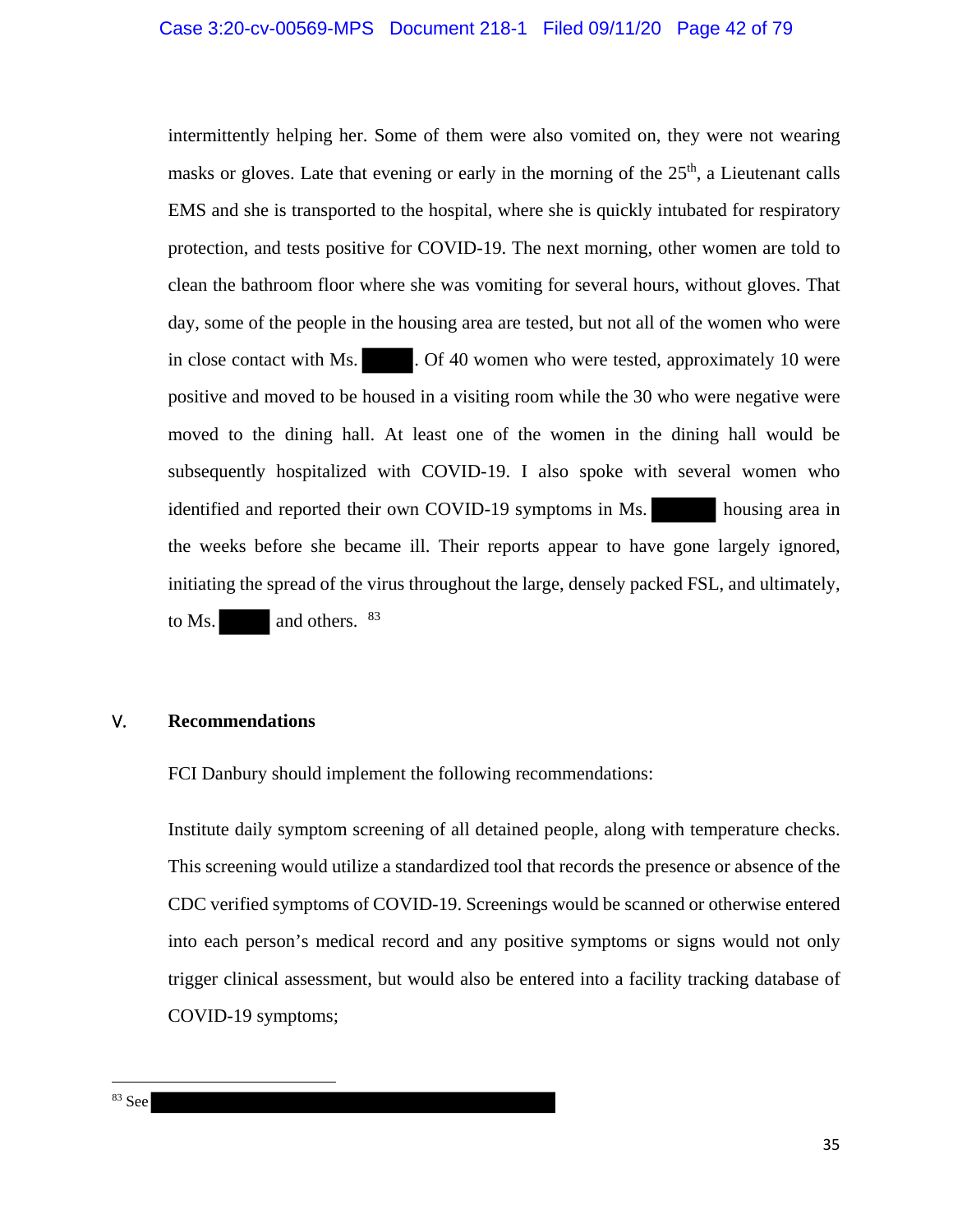Implement same-day review of every sick-call slip and electronic submission by a nurse, midlevel provider or physician that will (i) trigger immediate (same day or next morning) assessment for COVID-19 and (ii) provide data that creates a facility wide symptom tracking dashboard that health care staff will use. FCI Danbury and BOP generally should stop the practice of destroying sick call requests and retain them as part of medical records;

All patients who are suspected or confirmed to have COVID-19 should receive a standardized clinical evaluation at least daily by nursing or physician staff in a clinical setting and not cell-side;

Identify, cohort and regularly test all prisoners who possess risk factors for serious illness or death from COVID-19;

All quarantine units should follow CDC guidelines for management of COVID-19 including the use of appropriate PPE, cleaning of common surfaces, and exclude individuals not suspected to or confirmed to have COVID-19; including twice daily sign and symptom surveillance in addition to temperature check;

Test patients who possess more than one sign and/or symptom of COVID-19;

Test staff who possess (i) risk factors for serious illness or death from COVID-19; or (ii) more than one sign and/or symptom of COVID-19<sup>84</sup>;

Use of medical professionals, not security staff for symptom screenings as well as COVID-19 testing;

 $\overline{a}$ 

<sup>&</sup>lt;sup>84</sup> The CDC recommends re-testing an entire facility when a new case occurs in a nursing home. This approach may prove most expedient for FCI Danbury but the approach outlined in these recommendations represent a minimum of what is needed.